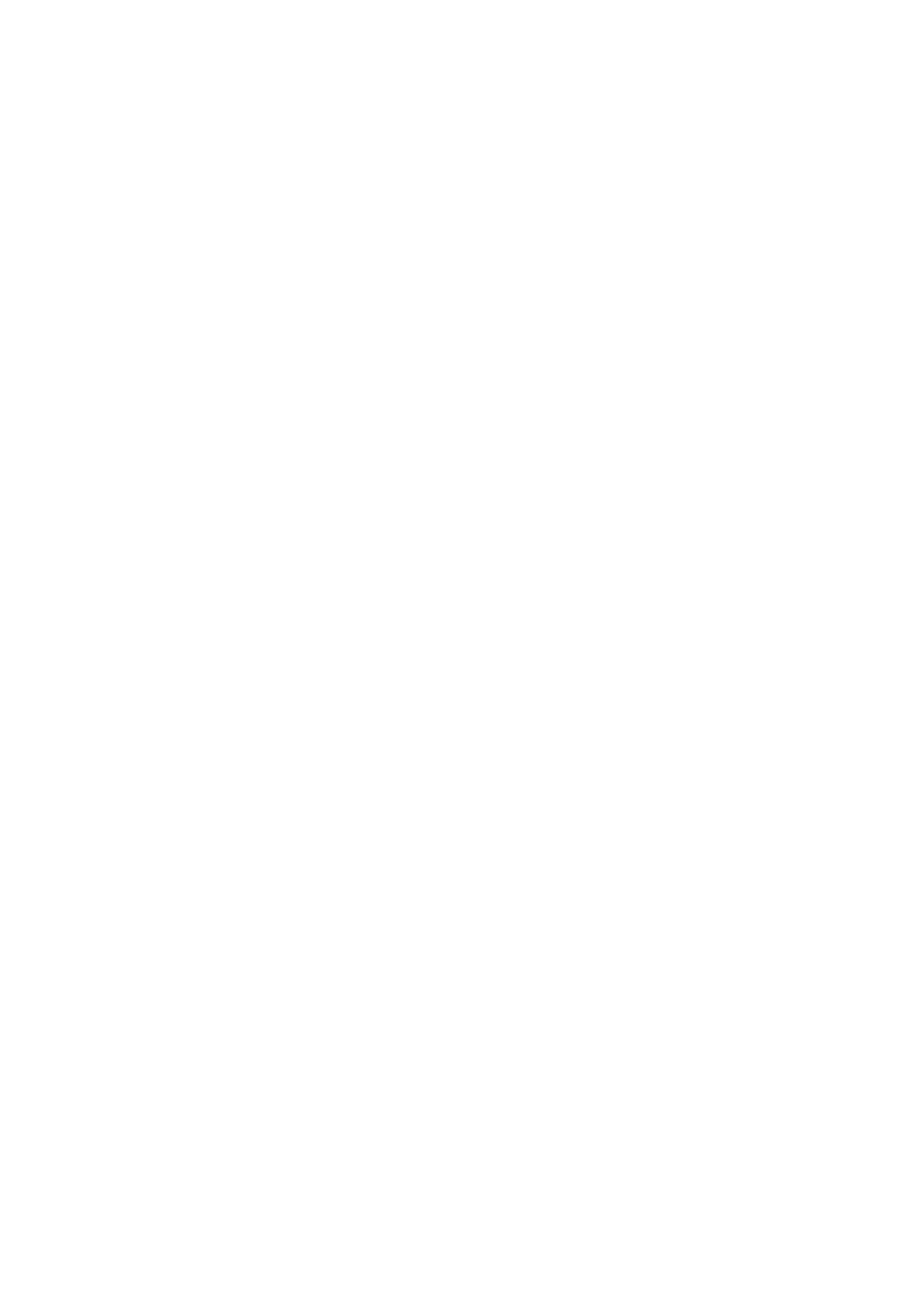# **Thistly Meadow Primary School**

# **SAFEGUARDING POLICY 2021**

| <b>CONTENTS</b>                                                                        | Page |
|----------------------------------------------------------------------------------------|------|
| Named staff & contacts                                                                 | 1    |
| Introduction                                                                           | 2    |
| Safeguarding Commitment                                                                | 3    |
| Roles and Responsibilities                                                             |      |
| General                                                                                | 4    |
| Governing Body                                                                         | 4    |
| Head teacher                                                                           | 6    |
| Designated Safeguarding Lead                                                           | 7    |
| Records, Monitoring and Transfer                                                       | 8    |
| Support to pupils and School Staff                                                     | 9    |
| Working with parents and carers                                                        | 14   |
| <b>Other Relevant Policies</b>                                                         | 15   |
| Recruitment and Selection of Staff                                                     | 15   |
| Appendix 1 - Procedure to follow in cases of possible, alleged or suspected<br>abuse   | 17   |
| Appendix 2 - Procedure for allegations against staff and volunteers                    | 20   |
| Appendix 3 - Low level concerns policy                                                 | 22   |
| Appendix 4 - EYFS Policy for the use of Cameras and Mobile Phones                      | 25   |
| Appendix 5 - Safeguarding pupils who are vulnerable to extremism and<br>radicalisation | 26   |
| Appendix 6 - Radicalisation and Extremism Risk Assessment                              | 27   |
| Appendix 7 - Female Genital Mutilation                                                 | 29   |
| Appendix 8 - Indicators of abuse and neglect                                           | 30   |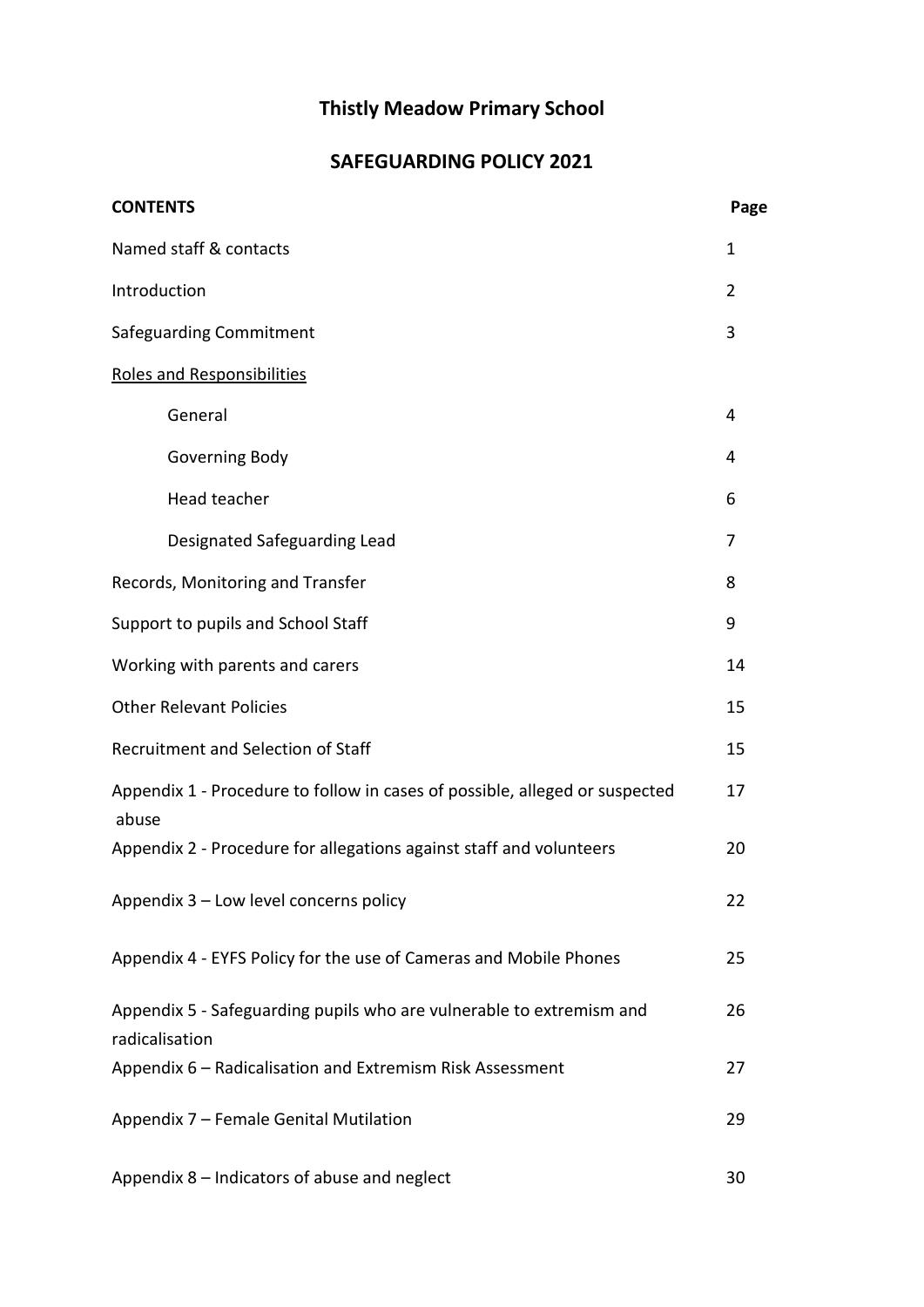#### **Named staff and contacts**

- Designated Safeguarding Lead (DSL): Colin Bowpitt, Head teacher
- Deputy Designated Safeguarding Leads (DDSL)
	- o Sarah Jarowicki, Deputy Head teacher
	- o Kirsty Smith, Assistant Head teacher
	- o David Hill, Teacher
	- o Nicky Wilson, SENCO
- Designated Teacher for Children in Care: Colin Bowpitt, Head teacher
- Nominated Safeguarding Governor: Neil Parry

#### **Safeguarding and Performance Unit contacts:**

#### **Service Manager - Safeguarding and Performance Service**

Hayley Binley 0116 305 7566 / 07538 562293

#### **LADO / Allegations:**

Kim Taylor / Lovona Brown 0116 305 7597

#### **Safeguarding Development Officers:**

Simon Genders 0116 305 7750

Ann Prideaux 0116 305 7317

#### **First Response Children's Duty (Tier 4 Same-day referrals)**

Telephone 0116 305 0005

Email [childrensduty@leics.gov.uk](mailto:childrensduty@leics.gov.uk)

- Address First Response Children's Duty
	- Room 100b
	- County Hall

Championship Way

Glenfield LE3 8RF

# **All other referrals including Early Help (Children & Family Wellbeing) Service**

#### <http://lrsb.org.uk/childreport>

# **Early Help queries and Consultation Line** 0116 305 8727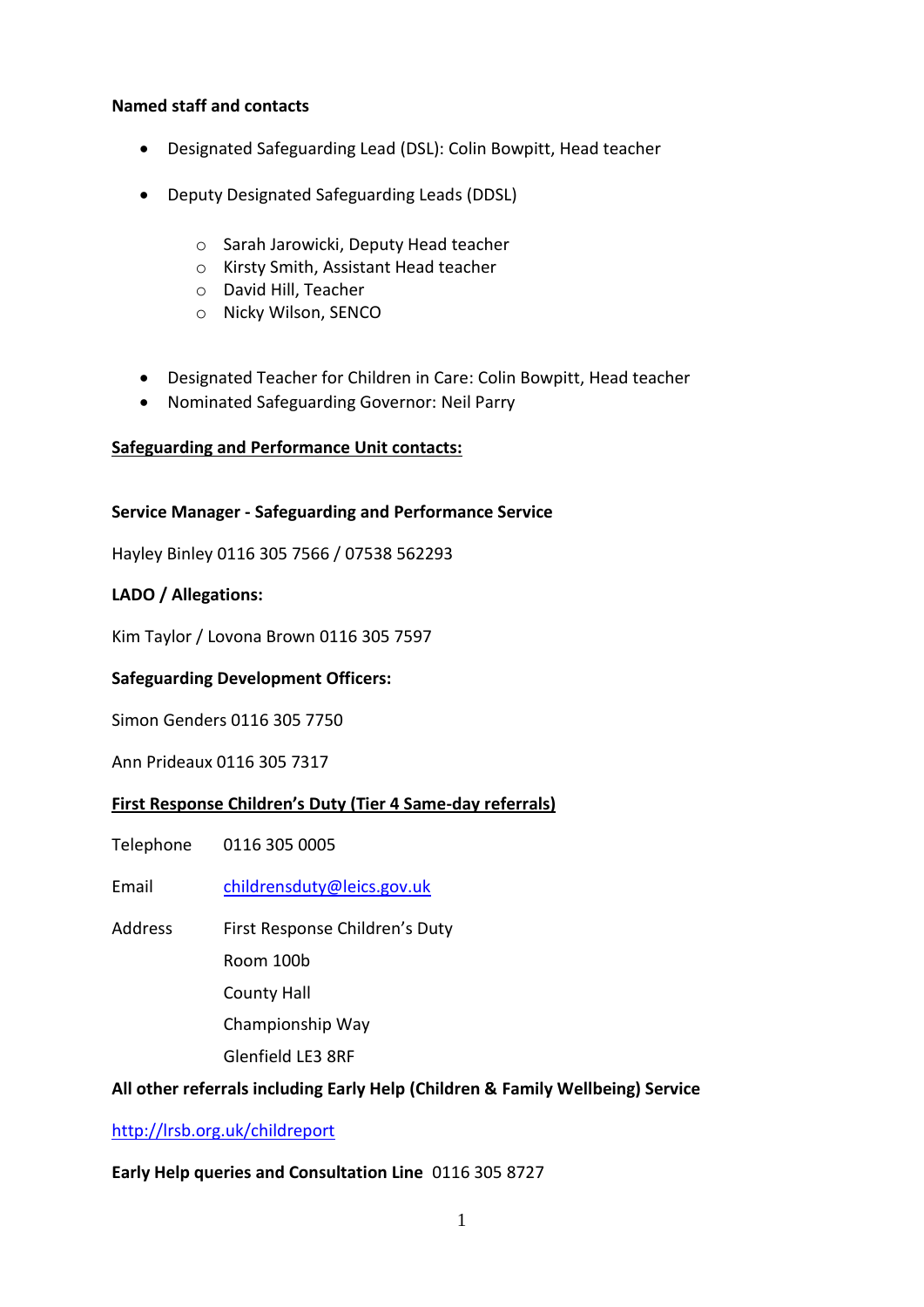# **1 Introduction**

- 1.1 Thistly Meadow Primary School fully recognises the contribution it can make to protect children and support pupils in school. The aim of the policy is to safeguard and promote our pupils' welfare, safety and health by fostering an honest, open, caring and supportive environment. We encourage children to talk about their worries and to report their concerns to us. The pupils' welfare is of paramount importance.
- 1.2 This policy is consistent with:
	- the legal duty to safeguard and promote the welfare of children, as described in section 175 of the Education Act 2002 and the statutory guidance "*Keeping children safe in education – Statutory guidance for schools and colleges", 2021*  and *"Working Together to Safeguard Children", 2018.*
	- the Leicestershire and Rutland Safeguarding Children Partnership Multi-Agency Safeguarding Arrangements
- 1.3 There are four main elements to our Safeguarding / Child Protection Policy:
	- **Prevention** (e.g. positive school atmosphere, teaching and pastoral support to pupils, safer recruitment procedures);
	- **Protection** (by following agreed procedures, ensuring staff are trained and supported to respond appropriately and sensitively to Child Protection concerns);
	- **Support** (to pupils and school staff and to children who may have been harmed or abused);
	- **Working with parents** (to ensure appropriate communications and actions are undertaken).
- 1.4 This policy applies to all staff, volunteers, governors and visitors to the school. We recognise that child protection is the responsibility of all adults in school. We will ensure that all parents and other working partners are aware of our child protection policy by mentioning it in our school prospectus, displaying appropriate information in our reception and on the school website and by raising awareness at meetings with parents as appropriate.

#### 1.5 **Extended school activities**

Where the Governing Body provides services or activities directly under the supervision or management of school staff, the school's arrangements for child protection will apply. Where services or activities are provided separately by another body, the Governing Body will seek assurance in writing that the body concerned has appropriate policies and procedures in place to safeguard and protect children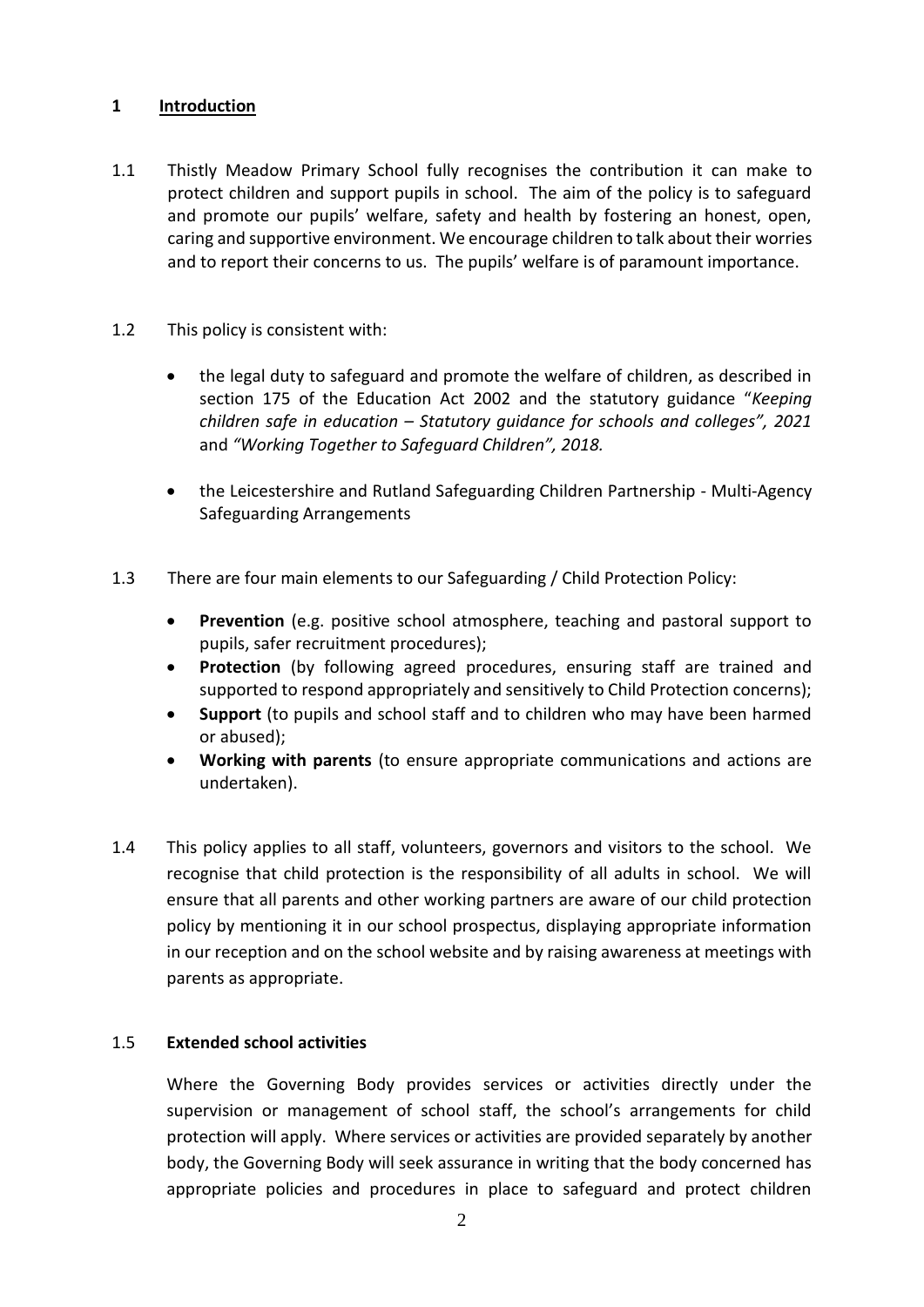(inspecting these where needed) and that there are arrangements to liaise with the school on these matters where appropriate. Safeguarding requirements will be included in any lease or hire agreement as a condition of use; and any failure to comply will lead to termination of the agreement.

# **2 Safeguarding Commitment**

- 2.1 For the purposes of this policy, safeguarding and promoting the welfare of children is defined as:
	- protecting children from maltreatment;
	- preventing impairment of children's mental and physical health or development;
	- ensuring that children grow up in circumstances consistent with the provision of safe and effective care; and
	- taking action to enable all children to have the best outcomes.
- 2.2 The school adopts an open and accepting attitude towards children as part of its responsibility for pastoral care. Staff encourage children and parents to feel free to talk about any concerns and to see school as a safe place when there are difficulties. Children's worries and fears will be taken seriously and children are encouraged to seek help from members of staff.
- 2.3 Our school will therefore:
	- Establish and maintain an ethos where children feel secure and are encouraged to talk, and are listened to;
	- Ensure that children's wishes and feelings are taken into account when determining what actions to take and services to provide and that they are able to express their views and give feedback. We will always seek to act in the best interests of children.
	- Ensure that children know that there are adults in the school whom they can approach if they are worried or are in difficulty;
	- Include in the curriculum activities and opportunities for PSHE / Citizenship / Relationships Education, Relationships and Sex Education and Health Education which equip children with the skills they need to stay safe from abuse (including online and other contexts children are in), and to know to whom they can turn for help;
	- Ensure every effort is made to establish effective working relationships with parents and colleagues from other agencies;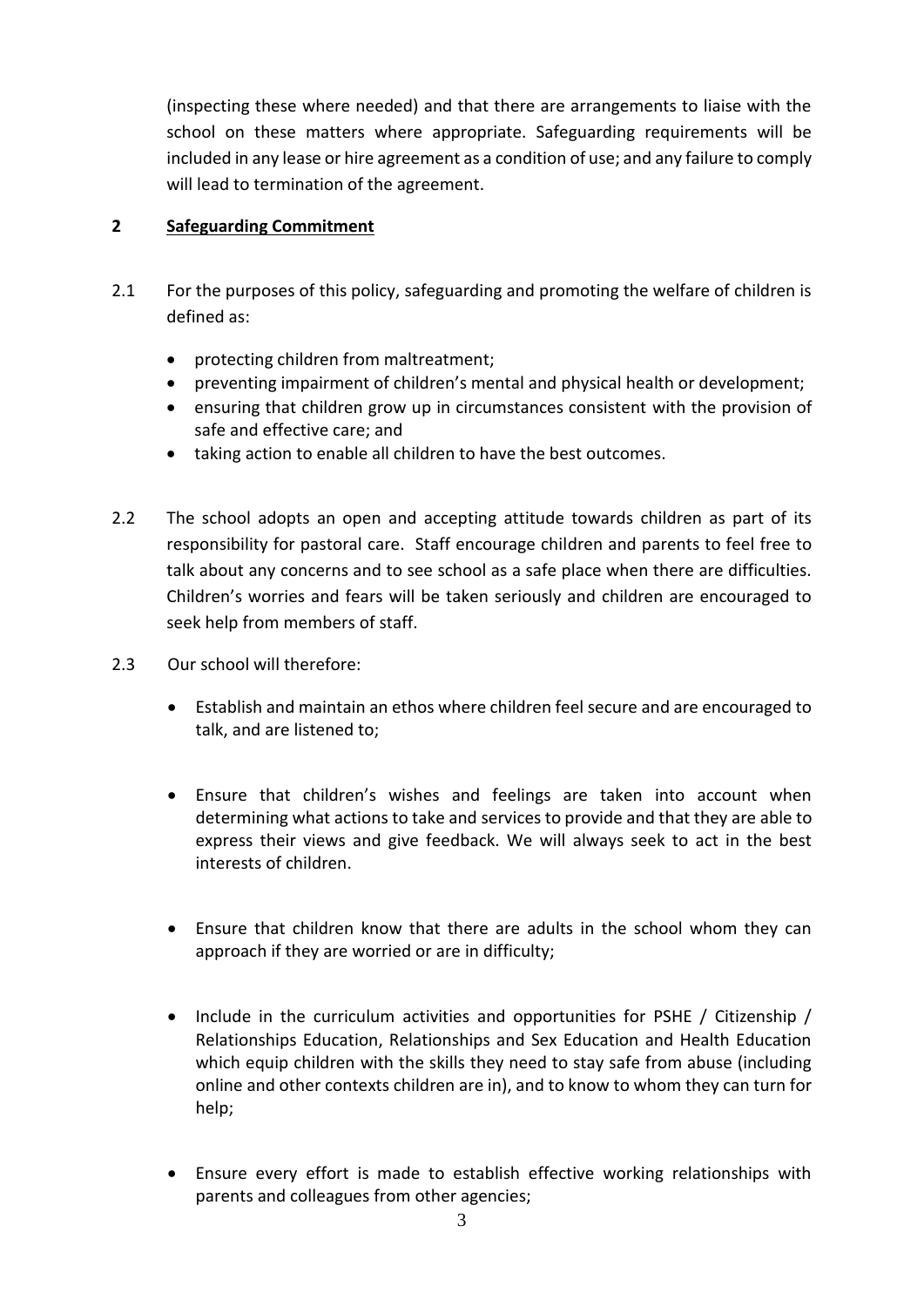Operate safer recruitment procedures and make sure that all appropriate checks are carried out and recorded on the single central record for new staff and volunteers who will work with children, including identity, right to work, enhanced DBS criminal record and barred list (and overseas where needed), references, and prohibition from teaching or managing in schools (s.128) etc (see Keeping children safe in education part 3).

# 2.4 **Safeguarding in the Curriculum**

Children are taught about safeguarding in school. The following areas are among those addressed in PSHE and Relationships Education, Relationships and Sex Education and Health Education and in the wider curriculum: -

- Bullying (including Cyberbullying)
- Drugs, alcohol and substance misuse (including awareness of County Lines and the Criminal Exploitation of children where appropriate)
- Online safety
- The danger of meeting up with strangers
- Fire and water safety
- Road safety
- Domestic Abuse
- Healthy Relationships / Consent
- (so called) Honour Based Abuse issues e.g. forced marriage, Female Genital Mutilation (FGM) (see Appendix 6),
- Sexual exploitation of children (CSE), including online
- Child criminal exploitation (including cybercrime)
- Preventing Extremism and Radicalisation (see Appendices 4 and 5)

# **3 Roles and Responsibilities**

#### 3.1 General

All adults working with or on behalf of children have a responsibility to safeguard and promote their welfare. This includes a responsibility to be alert to possible abuse and to record and report concerns to staff identified with child protection responsibilities within the school.

The names of the DSL and DDSLs for the current year are listed at the start of this document.

# 3.2 **Governing Body**

In accordance with the statutory guidance "Keeping children safe in education" 2021*,*  the Governing Body will ensure that: -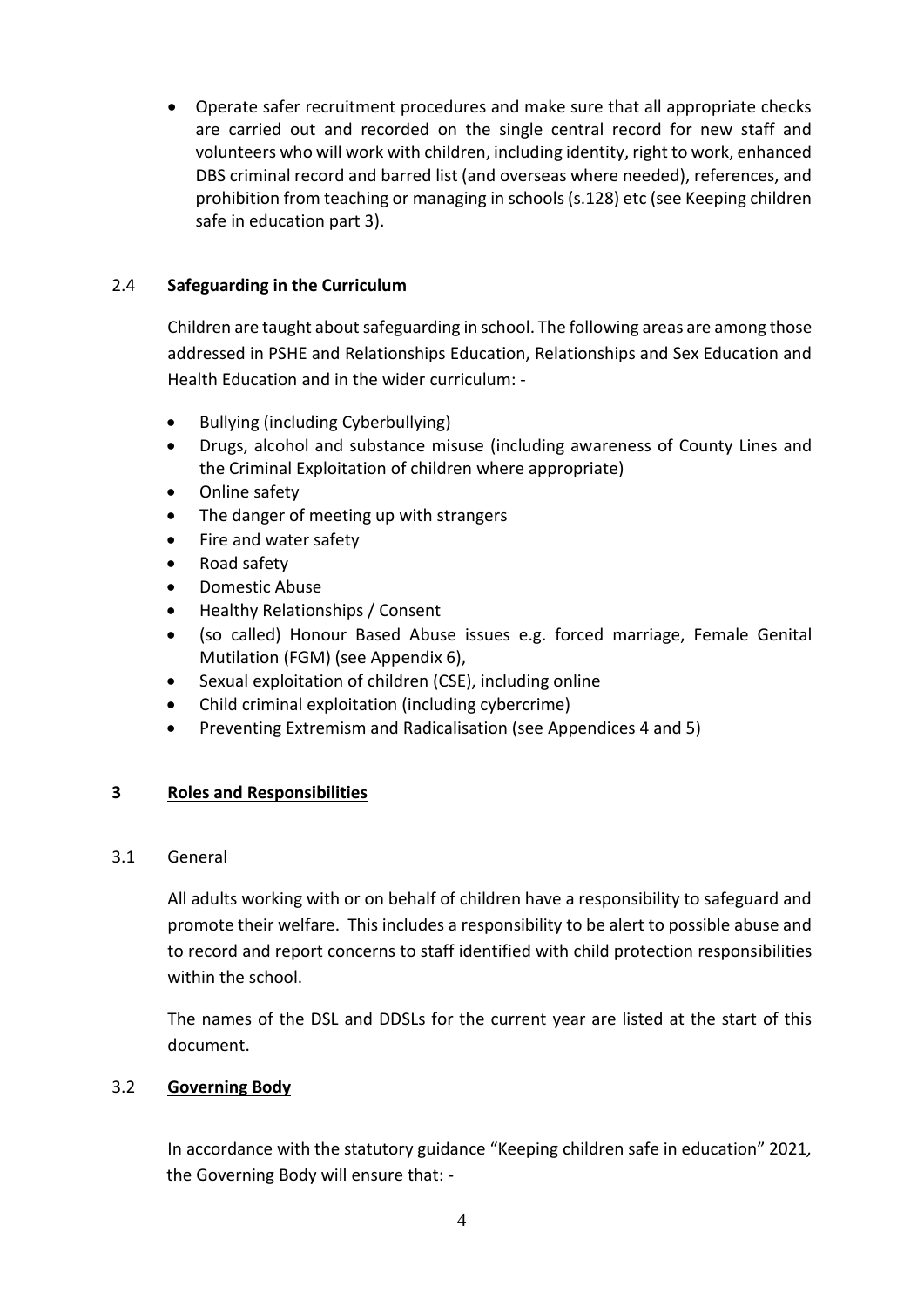- The school has its own child protection/safeguarding policy, procedures and training in place which are effective and comply with the law at all times. The policy is made available publicly.
- The school operates safer recruitment practices, including appropriate use of references and checks on new staff and volunteers. Furthermore, the Head teacher, nominated Governors and other staff involved in the recruitment process have undertaken Safer Recruitment Training.
- There are procedures for dealing with safeguarding concerns (including lower level concerns) and allegations of abuse against members of staff and volunteers (see Appendix 2).
- There is a senior member of the school's leadership team who is designated to take lead responsibility for dealing with child protection (the DSL) and there is always cover for this role with appropriate arrangements for before/after school and out of term time activities.
- The DSL undertakes effective Local Authority training (in addition to basic child protection training) and this is refreshed every two years. In addition to this formal training, their knowledge and skills are updated at regular intervals (at least annually) using safeguarding briefings etc.
- The Head teacher, and all other staff and volunteers who work with children (including early years practitioners within any settings on the school site), undertake appropriate training which is regularly updated at least annually, (and more comprehensively, every three years in compliance with the Safeguarding Children Partnership protocol); and new staff and volunteers who work with children are made aware of the school's arrangements for child protection and their responsibilities (including this policy, Part 1 of Keeping Children Safe in Education (or Annex A, if appropriate), the pupil behaviour policy, the staff behaviour policy (code of conduct), the role of the DSL and how to respond to children who go missing from education). The Local Authority Induction leaflet, ("Safeguarding in Education Induction – Child Protection Information, Safer Working Practice") will be used as part of this induction and Annex B from "Keeping children safe in education" 2021 is provided to all staff working directly with children.
- Any deficiencies or weaknesses brought to the attention of the Governing Body will be rectified without delay.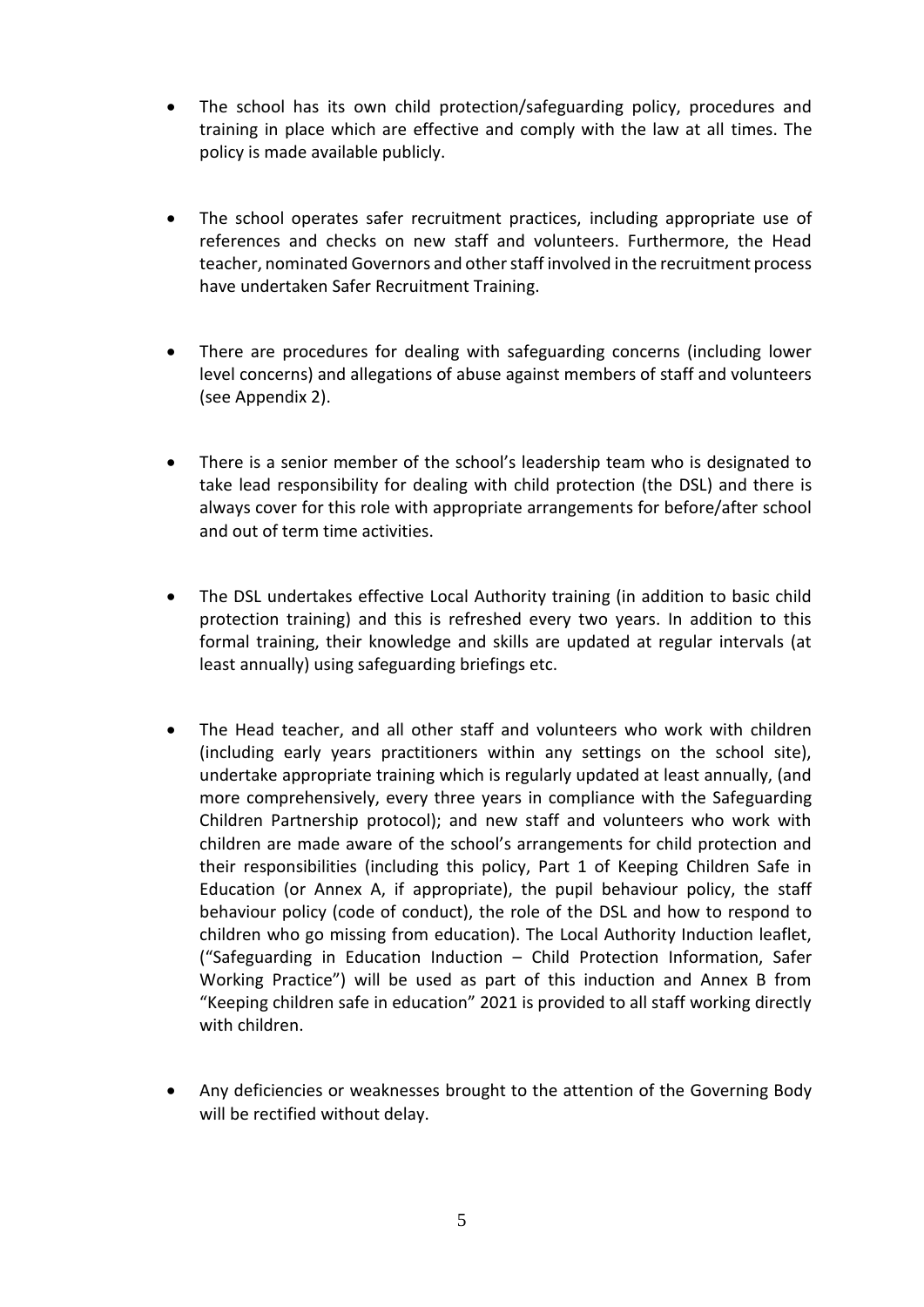- The Chair of Governors (or, in the absence of a Chair, the Vice Chair) deals with any safeguarding concerns or allegations of abuse made against the Head teacher, in liaison with the Local Authority Allegations Manager (LADO).
- Effective policies and procedures are in place and updated annually including a behaviour "code of conduct" for staff and volunteers - "Guidance for Safer Working Practice for those who work with children in education settings May 2019" (supplemented where necessary by the COVID-19 Addendum April 2020). Information is provided to the Local Authority (acting on behalf of the Safeguarding Children Partnership) through the Safeguarding Annual Return.
- There is an individual member of the Governing Body who will champion issues to do with safeguarding children and child protection within the school, liaise with the DSL, and provide information and compliance/monitoring reports to the Governing Body.
- The school contributes to inter-agency working in line with statutory guidance "Working Together to Safeguard Children" 2018 including providing a coordinated offer of Early Help for children who require this. This Early Help may be offered directly through school provision or via referral to an external support agency. Safeguarding arrangements take into account the procedures and practice of the local authority and the Leicestershire and Rutland Safeguarding Children Partnership.

# 3.3 **Head teacher**

The Head teacher of the school will ensure that:

- The policies and procedures adopted by the Governing Body are effectively implemented and followed by all staff;
- Sufficient resources and time are allocated to enable the DSL and other staff to discharge their responsibilities, including taking part in strategy discussions and other inter-agency meetings, and contributing to the assessment of children;
- Allegations of abuse or concerns that a member of staff or adult working at school may pose a risk of harm to children or young people are notified to the Local Authority Designated Officer, where the threshold is met.
- All staff and volunteers feel able to raise concerns about poor or unsafe practice in regard to children, and such concerns are addressed sensitively and effectively in a timely manner. The NSPCC whistle blowing helpline number is also available (0800 028 0285).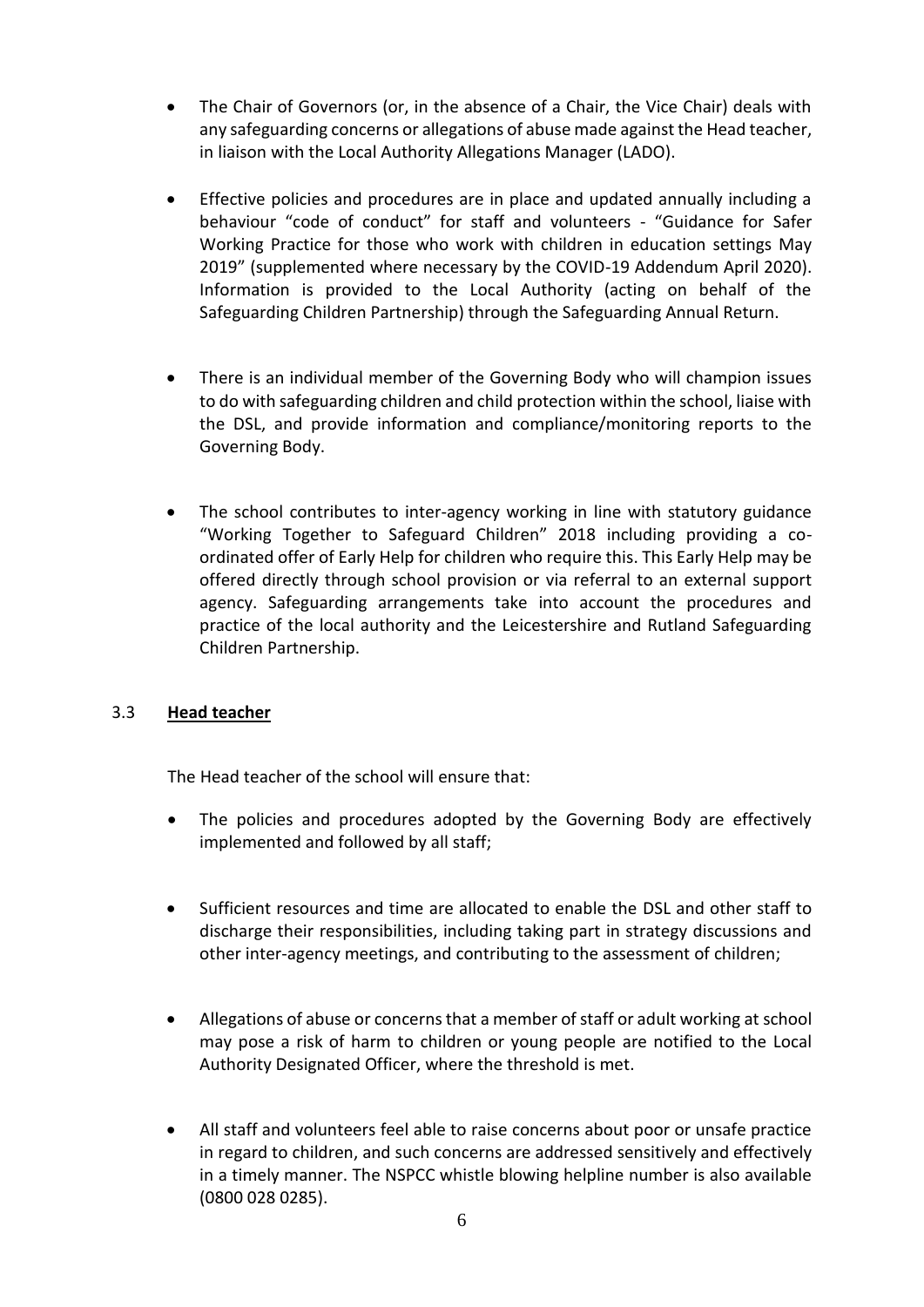All staff are made aware that they have an individual responsibility to pass on safeguarding concerns and that if all else fails to report these directly to Children's Social Care (Children and Family Specialist Services) or the Police.

## 3.4 **Designated Safeguarding Lead**

The DSL (or DDSL) will always be available for staff to discuss any safeguarding concerns. The responsibilities of the DSL are found in Annex C of "Keeping children safe in education". The DSL is a senior member of staff on the senior leadership team and the role is explicit in their job description. Responsibilities include:

- **Managing referrals** to the local authority children's social care, to the Channel programme, to the Disclosure and Barring Service for staff dismissed for safeguarding concerns (as required), to the Police where a crime may have been committed
- **Working with others** to act as a source of support and advice, to act as a point of contact for the safeguarding partners, to liaise with the Head teacher or principal about issues especially to do with ongoing enquiries under section 47 of the Children Act 1989 and police investigations, to liaise with staff when deciding to make a referral to relevant agencies so that children's needs are considered holistically, to liaise with the senior mental health lead, to promote supportive engagement with parents and carers, to take the lead in promoting educational outcomes for children in need and those with a social worker, to liaise with the Governing Body and the Local Authority on any deficiencies brought to the attention of the Governing Body and how these should be rectified without delay
- **Information sharing and managing safeguarding files** keeping files confidential, secure and up to date, in a separate file for each child, including a clear and comprehensive summary, detailing how the concern was followed up and resolved, with a note of actions, decisions and the outcome, sharing information as required to safeguard children and transferring records and other relevant information to the new school within 5 days or in advance if necessary
- **Raising Awareness** ensuring each member of staff and volunteer understands the child protection policy which is reviewed at least annually, making it available publicly, ensuring staff have access to relevant training and induction, promoting educational outcomes by sharing relevant information about vulnerable children
- **Training, knowledge and skills**  to undergo DSL training every two years (updating at least annually via bulletins etc.) and to attend Prevent awareness training, in order to understand assessment and referral processes, to contribute effectively to child protection conferences including the importance of sharing information, to understand the lasting impact that adversity and trauma can have on children and how to respond to this, to be alert to children with specific needs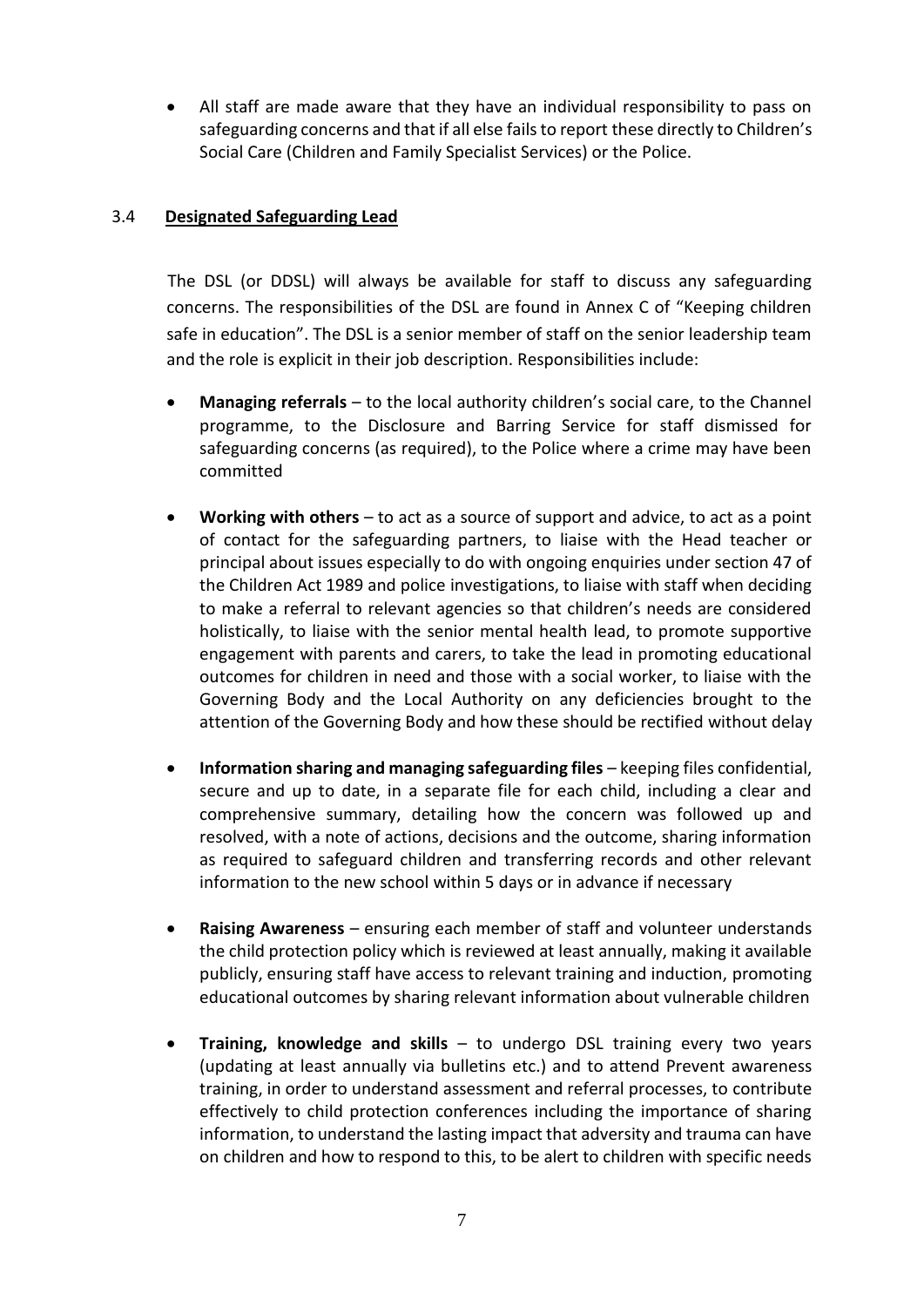e.g. SEND, those with health conditions and young carers, to understand the unique risks associated with online safety

- **Providing support to staff** to help them feel confident on welfare, safeguarding and child protection matters, to provide support in the referral process if required and to help them to understand that safeguarding and educational outcomes are linked
- **Understanding the views of children**  encouraging a culture of listening to children and taking account of their wishes and feelings in measures taken to protect them and understanding the difficulties children may have in approaching staff about their circumstances
- **Holding and sharing information** sharing with safeguarding partners, other agencies and professionals and transferring records between schools and colleges in accordance with data protection legislation, keeping detailed, accurate and secure written records and understanding the purpose of this

#### *4* **Records, Monitoring and Transfer**

- 4.1 Well-kept records are essential to good child protection practice. All staff are clear about the need to record and report concerns about a child or children within the school. Records of concerns are recorded and passed to the DSL electronically using CPOMS, a secure online safeguarding system maintained with a secure audit trail and encrypted access. Access to this system is provided for all teachers and some support staff as determined by the Head teacher. Staff without access to CPOMS will provide a written statement, signed and dated and passed immediately to the DSL (or a DDSL). The DSL is responsible for such records and for deciding at what point these records should be shared with other agencies (in accordance with the Data Protection Act 2018 and GDPR principles).
- 4.2 Records relating to actual or alleged abuse or neglect are entered via CPOMS and stored apart from normal pupil or staff records. Normal records sometimes have markers to show that there is sensitive material stored elsewhere. This is to protect individuals from accidental access to sensitive material by those who do not need to know.
- 4.3 Child protection records are stored securely, with access confined to specific staff, e.g. the DSL (and relevant deputies) and the Head teacher.
- 4.4 Child protection records are reviewed regularly to check whether any action or updating is needed. This includes monitoring patterns of complaints or concerns about any individuals and ensuring these are acted upon. A case file chronology, summarizing case activity and significant events in the child's life, helps to enable effective monitoring. Any actions taken are clearly indicated.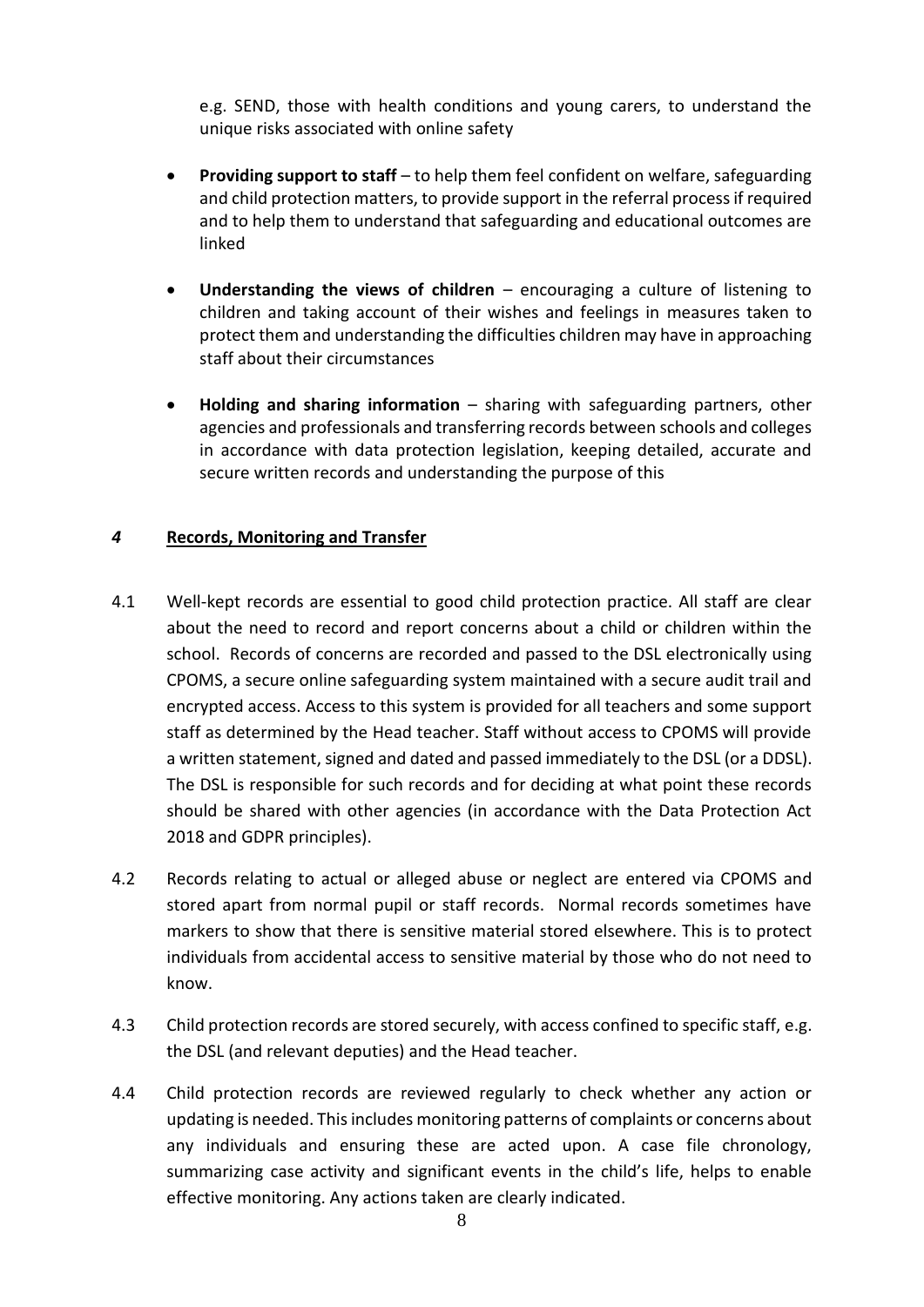4.5 When children transfer school their safeguarding records are also transferred within 5 days of them starting. Safeguarding records will be transferred separately from other records and best practice is to pass these directly to a DSL in the receiving school, with any necessary discussion or explanation and to obtain a signed and dated record of the transfer. Where a child needs specific ongoing support, relevant information will be transferred prior to the child arriving at their new school. In the event of a child moving out of area and a physical handover not being possible then the most secure method should be found to send the confidential records to a named DSL and a photocopy kept until receipt is confirmed. Files requested by other agencies e.g. Police, are copied. For schools that use CPOMS a transfer request will appear on the dashboard for the DSL to authorise to be transferred to the new school.

#### **5 Support to pupils and school staff**

#### 5.1 **Support to pupils (including those about whom there are mental health concerns)**

Our school recognises that children who are abused or who witness violence may find it difficult to develop a sense of self-worth and view their lives in a positive way and that this is likely to adversely impact their mental health and emotional well-being. Children may be vulnerable because, for instance, they have an allocated social worker, have a disability, are in care, a care-leaver or previously looked after, or are experiencing some form of neglect. It is therefore important that staff recognise that mental health concerns can, in some cases, be an indicator that a child has suffered or is at risk of suffering abuse, neglect or exploitation. Staff are well placed to observe children day-to-day and identify those whose behaviour suggests that they may be experiencing a mental health problem or be at risk of developing one. Where children have suffered abuse and neglect, or other potentially traumatic adverse childhood experiences, this can have a lasting impact throughout childhood, adolescence and into adulthood. For such children school may be one of the few stable, secure and predictable components of their lives. If staff have a mental health concern about a child that is also a safeguarding concern, immediate action will be taken, following this policy and speaking to the DSL or a DDSL.

Our school seeks to remove any barriers that may exist in being able to recognise abuse or neglect in pupils with Special Educational Needs, disabilities or physical health issues. We will seek to provide such children with the necessary support to build their self-esteem and confidence, helping them to secure the very best educational outcomes they are able to achieve. The context in which safeguarding incidents and/or behaviours occur, whether in school or within or outside the home (including online), will be considered by staff, particularly the DSL and DDSLs. Any associated threats or risks will be included in assessments and relevant information included in referrals to Children's Social Care. General indicators of abuse and neglect (from Part 1 of the statutory guidance) are also included in Appendix 7 of this policy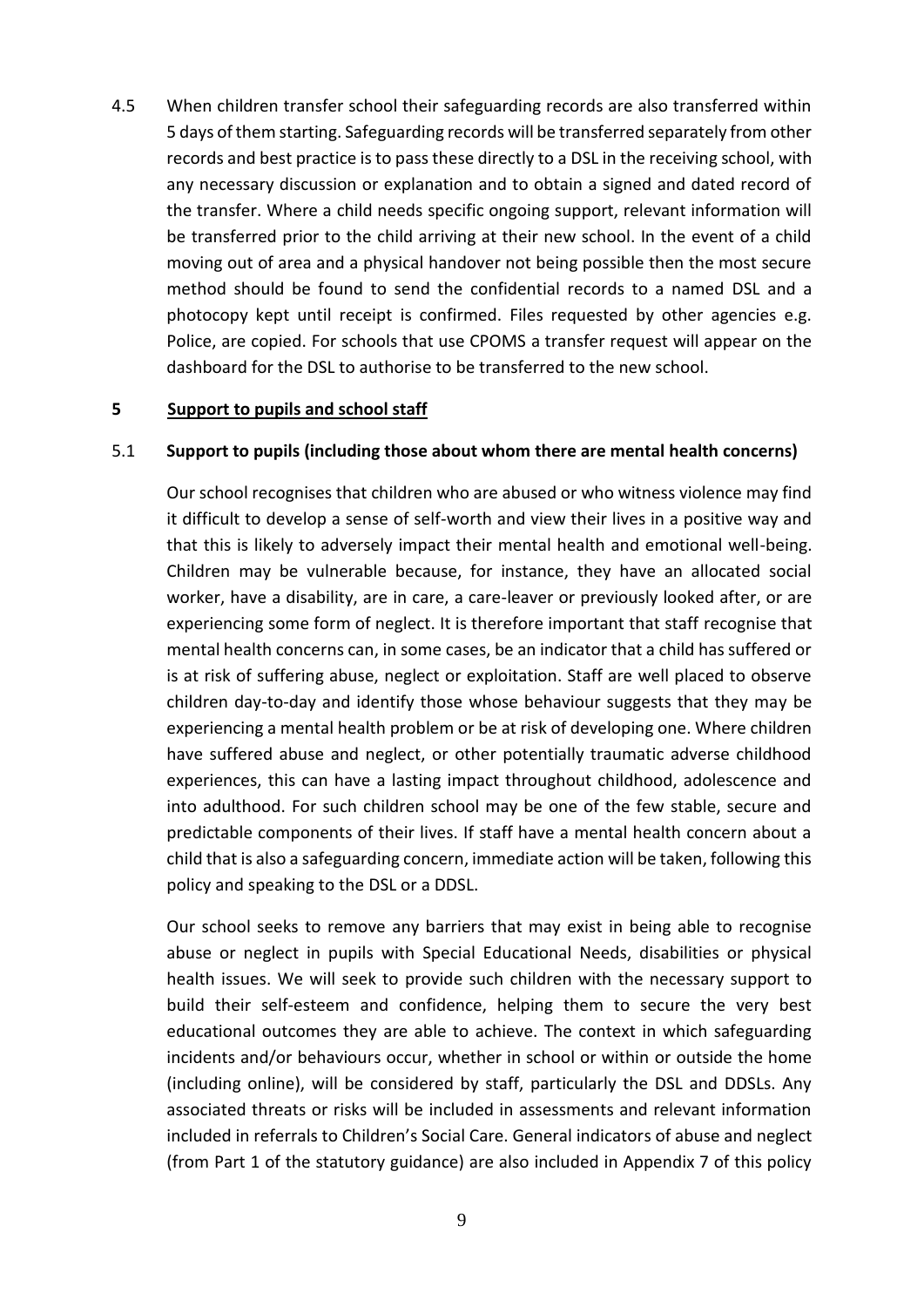and further information about specific forms of abuse are contained within Appendix B of the statutory guidance, "Keeping Children Safe in Education".

- 5.2 **Peer on peer/child on child abuse** We recognise that children sometimes display harmful behaviour themselves and that even if there are no reports, it may still be happening. Incidents or allegations will be referred on for appropriate support and intervention. Such abuse is unacceptable and will not be tolerated at all or passed off as "banter", "just having a laugh" or "part of growing up". This abuse could for example include sexual violence and sexual harassment, "upskirting", initiation/hazing type violence, all forms of bullying, abuse in intimate relationships between peers, consensual and non-consensual sharing of indecent images, causing someone to engage in sexual activity without consent and physical violence (e.g. hitting, kicking, shaking, biting, hair pulling, etc.). This may be experienced by both boys and girls, however, girls are more likely to be the victims and boys perpetrators. There are different school and local authority or Safeguarding Children Partnership guidance and policies which detail the school's procedures to address and minimise these concerns including;
	- 1. Behaviour Policy
	- 2. Anti-bullying Policy
	- 3. Online safety Policy
	- 4. Relationships and Sex Education policy

5. "Guidance for schools working with children who display harmful sexual behaviour" (Leicestershire LA Guidance)

6. DfE guidance "Sexual violence and sexual harassment between children in schools and colleges" and Part 5 of "Keeping children safe in education".

Children will be encouraged to report to a trusted adult in school all incidents of peer on peer abuse wherever it may have happened and will be taught about alternative ways of doing this both in school and elsewhere e.g. via a "worry box". They will always be taken seriously and never given the impression that they are creating a problem by reporting their concern or made to feel ashamed. Where an incident has occurred or specific risks are identified, the details will be added to a safeguarding or behaviour record for the children concerned and a thorough investigation conducted by the DSL. A written risk assessment will be undertaken by the DSL in order to minimise the risk of further harm and to ensure the safety of all staff and pupils. Parents or carers of the children involved will be informed as soon as it is appropriate to do so. Support plans will be written and help offered, by different adults in school (to avoid a possible conflict of interest), to the alleged victim, the child or young person accused and any other children involved. A referral to any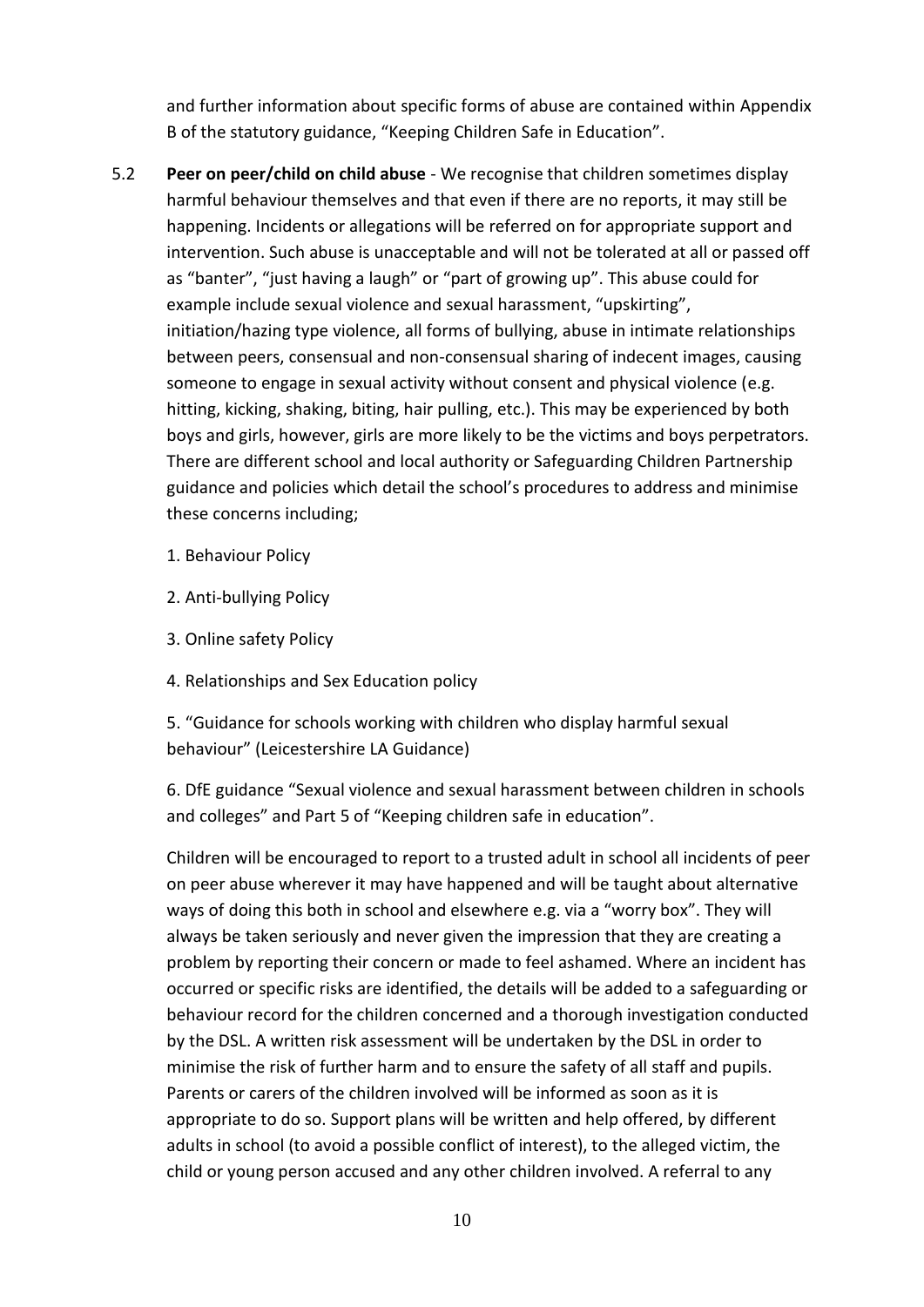relevant outside agency will be made e.g. Police or Social Care. Detailed procedures are included in the linked school policies listed above.

The following steps will be taken to minimise the risk of peer on peer abuse:

- Staff training to ensure an understanding of what it is and how to recognise signs
- Promotion of a supportive environment by teaching about acceptable and unacceptable behaviours (including online) in both assemblies and the wider curriculum e.g. PSHE
- Clear procedures put in place to govern the use of mobile phones in school
- Appropriate staff supervision of pupils and identifying locations around the school site that are less visible and may present more risk to pupils
- 5.3 **Online safety**  We recognise that technology is a significant component in many safeguarding and wellbeing issues and that children are at risk of abuse online as well as face to face. Some children may use mobile and smart technology, whilst at school and outside of school, to sexually harass their peers, share indecent images (consensually and non-consensually) and view and share pornography and other harmful content. Many children have unrestricted access to the internet via their mobile phones and our online safety policy describes the rules governing their use in school. It also sets out the school's response to incidents which may involve one or more of the four areas of risk – content, contact, conduct and commerce. Online safety is a consideration running through the planning and implementation of all relevant policies and procedures. Staff will always respond if informed that children have been involved in sharing indecent images. The DfE guidance "Sharing nudes and seminudes: advice for education settings working with children and young people" (Dec 2020) will be used to guide the school's response on a case by case basis.

The key points for staff being: -

- Report immediately to the DSL
- Never view, copy, print, share, store or save the imagery, or ask a child to share or download – this is illegal.
- If you have already viewed the imagery by accident (e.g. if a young person has showed it to you before you could ask them not to), report this to the DSL (or equivalent) and seek support.
- Do not delete the imagery or ask the young person to delete it.
- Do not ask the child/children or young person(s) who are involved in the incident to disclose information regarding the imagery. This is the responsibility of the DSL (or equivalent).
- Do not share information about the incident with other members of staff, the young person(s) it involves or their, or other, parents and/or carers.
- Do not say or do anything to blame or shame any young people involved.
- Do explain to them that you need to report it and reassure them that they will receive support and help from the DSL (or equivalent).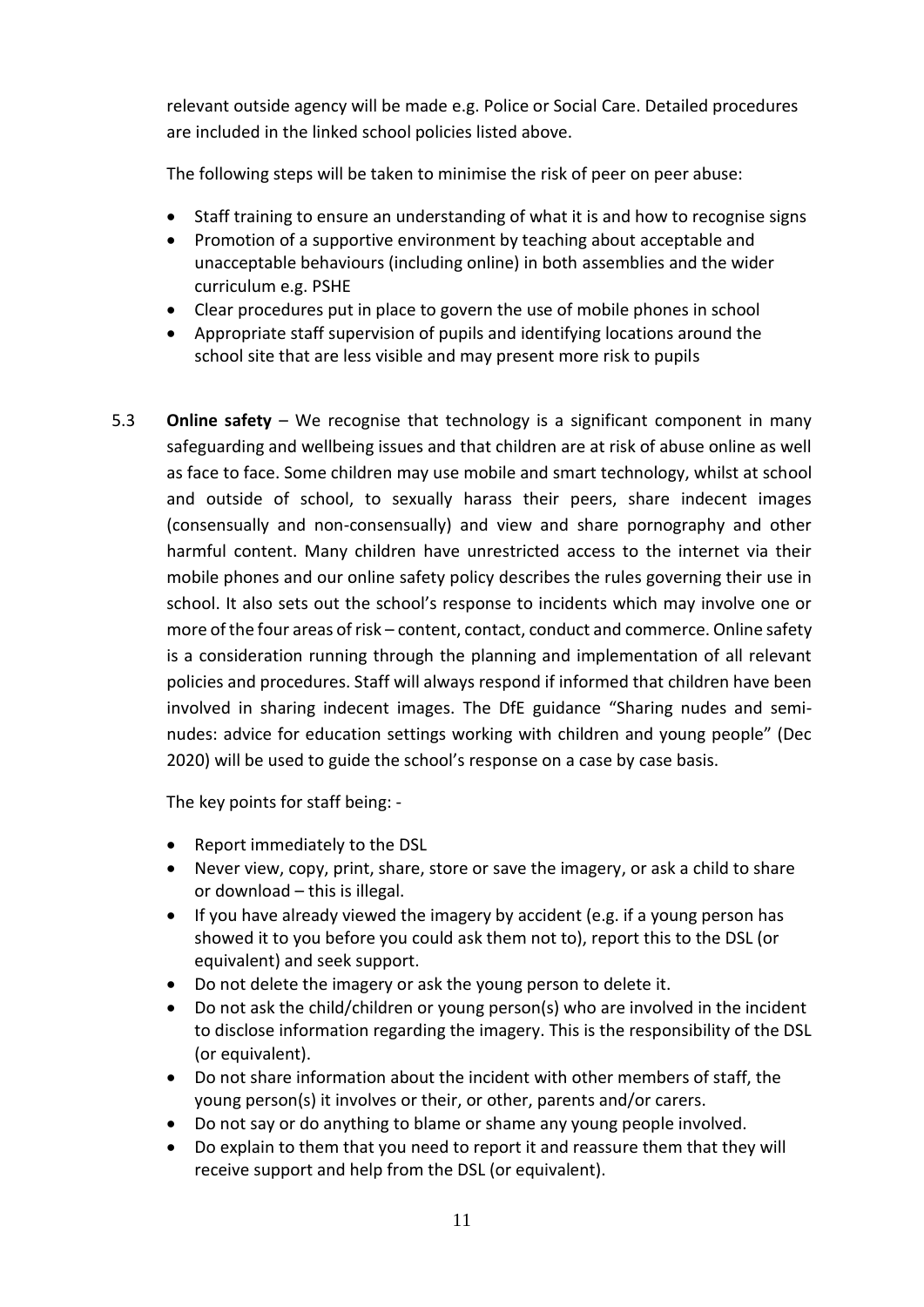5.4 **Sexual violence and sexual harassment** – Sexual violence refers to sexual offences as described under the Sexual Offences Act 2003 including rape and sexual assault. Sexual harassment is 'unwanted conduct of a sexual nature' that can occur online and offline and may include sexual name-calling, taunting or "jokes" and physical behaviour, for example, deliberately brushing against someone or interfering with clothes. 'Upskirting' is also a criminal offence (under the Voyeurism (Offences) Act 2019) and typically involves taking a picture under a person's clothing (not necessarily a skirt) without them knowing, in order to obtain sexual gratification or to cause humiliation, distress or alarm (anyone of any gender can be a victim). Evidence shows that girls, children with SEND and LGBT children are more likely to be the victims of sexual violence and harassment and boys are more likely to be the perpetrators. However, sexual violence and sexual harassment can occur between children of any gender.

#### **Curriculum**

Planned PHSE and Relationships, Sex and Health Education will include personal privacy, respect and consent so that children will have a better understanding of how to behave towards their peers including online. This will be taught alongside other safeguarding issues as set out in the DfE statutory guidance "Relationships Education, Relationships and Sex Education (RSE) and Health Education". This will be appropriate to pupils' age and stage of development. It will also be underpinned by the school's behaviour policy and pastoral support system.

#### **Responding to an incident**

- School will follow the DfE guidance, 'Sexual violence and sexual harassment between children in schools and colleges', September 2021.
- Relevant staff will liaise with the police, social care and parents as appropriate.
- Support will be offered to both the alleged victim(s) and child(ren) accused. Parents will be included in discussions about the format that this support will take.
- 5.5 **Children Missing (including absence from school)** our school recognises the entitlement that all children have to education and will work closely with the local authority to share information about pupils who may be missing out on full time education or who go missing from education. The local authority will also be informed where children are to be removed from the school register a) to be educated outside the school system; b) for medical reasons; c) because they have ceased to attend; d) because they are in custody; d) because they have been permanently excluded. We also recognise that when children go missing this is a sign that they may have been targeted by perpetrators of Child Sexual Exploitation and/or drug related criminals (County Lines). Children may also be groomed into participating in other forms of criminal exploitation including cybercrime, serious violence and violent crime.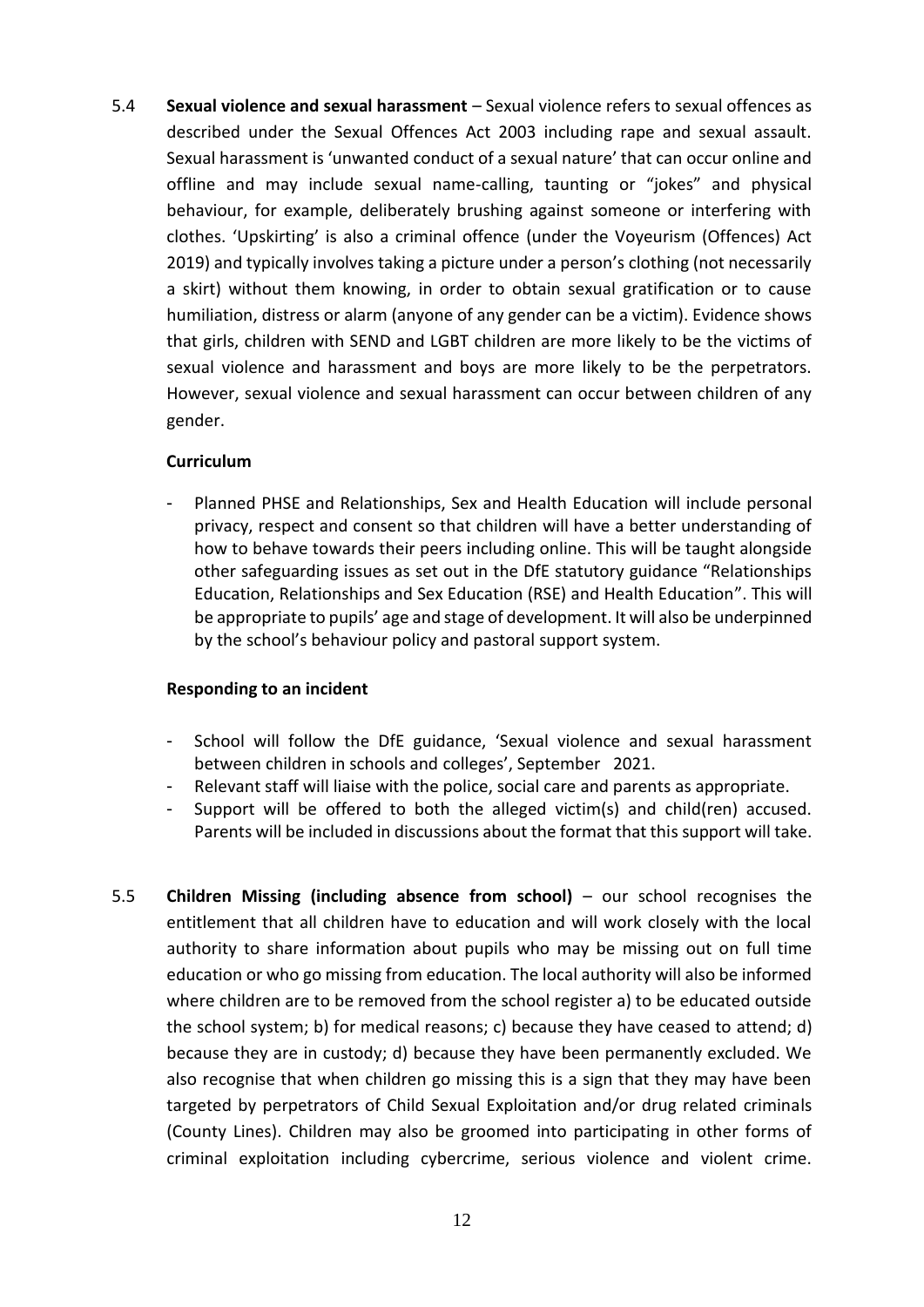Children who attend an alternative education provision or have an agreed reduced timetable are more likely to be vulnerable to these forms of exploitation.

5.6 **Child Sexual Exploitation (CSE) and Child Criminal Exploitation (CCE)** are forms of abuse and both occur where an individual or group takes advantage of an imbalance in power to coerce, manipulate or deceive a child into sexual or criminal activity. Whilst age may be the most obvious, this power imbalance can also be due to a range of other factors including gender, sexual identity, cognitive ability, physical strength, status, and access to economic or other resources. In some cases, the abuse will be in exchange for something the victim needs or wants and/or will be to the financial benefit or other advantage (such as increased status) of the perpetrator or facilitator.

CSE and CCE can affect both males and females and can include children who have been moved (trafficked) for the purpose of exploitation. The abuse can be perpetrated by individuals or groups, males or females, and children or adults. The abuse can be a one-off occurrence or a series of incidents over time, and range from opportunistic to complex organised abuse. It can involve force and/or enticement-based methods of compliance and may, or may not, be accompanied by violence or threats of violence. Victims can be exploited even when activity appears consensual and it should be noted - exploitation, as well as being physical, can be facilitated and/or take place online.

CSE can include 16 and 17 year olds who can legally consent to sex but they may not realise they are being exploited e.g. they believe they are in a genuine romantic relationship. A significant number of children who are victims of sexual exploitation go missing from home, care and education at some point or are targeted by criminals involved in the illegal supply of drugs (County Lines) and serious violent crime. 'County Lines' involves drug networks or individuals exploiting children and young people into carrying drugs and money between cities, towns and villages. Serious violent crime can be associated with this form of criminal activity together with child sexual exploitation.

Children may also be exploited into committing cybercrime or money laundering offences and organised criminal groups or individuals may exploit children and young people with enhanced computer skills to access digital networks and/or data for criminal and financial gain. Children with bank accounts may be persuaded to allow criminals to use their banking facilities to launder money. CCE can also involve working in cannabis factories, shoplifting or pickpocketing and may involve coercing children to commit vehicle crime or serious violence towards others. It is important to note that the experience of girls can be very different to that of boys but girls are also at risk. Criminal exploitation of children is a form of harm that can affect children in both a physical environment and online. Staff training includes raising awareness of these issues and any concerns are passed to the DSL who will make a risk assessment and refer to Local Authority First Response Children's Duty if appropriate.

5.7 **Serious violence** – is associated with a number of risk indicators in children including increased absence from school, a change in friendships or relationships with older individuals or groups, a significant decline in performance, signs of self-harm or a significant change in wellbeing, signs of assault or unexplained injuries. Staff will be made aware of these and of the other risk factors which increase the likelihood of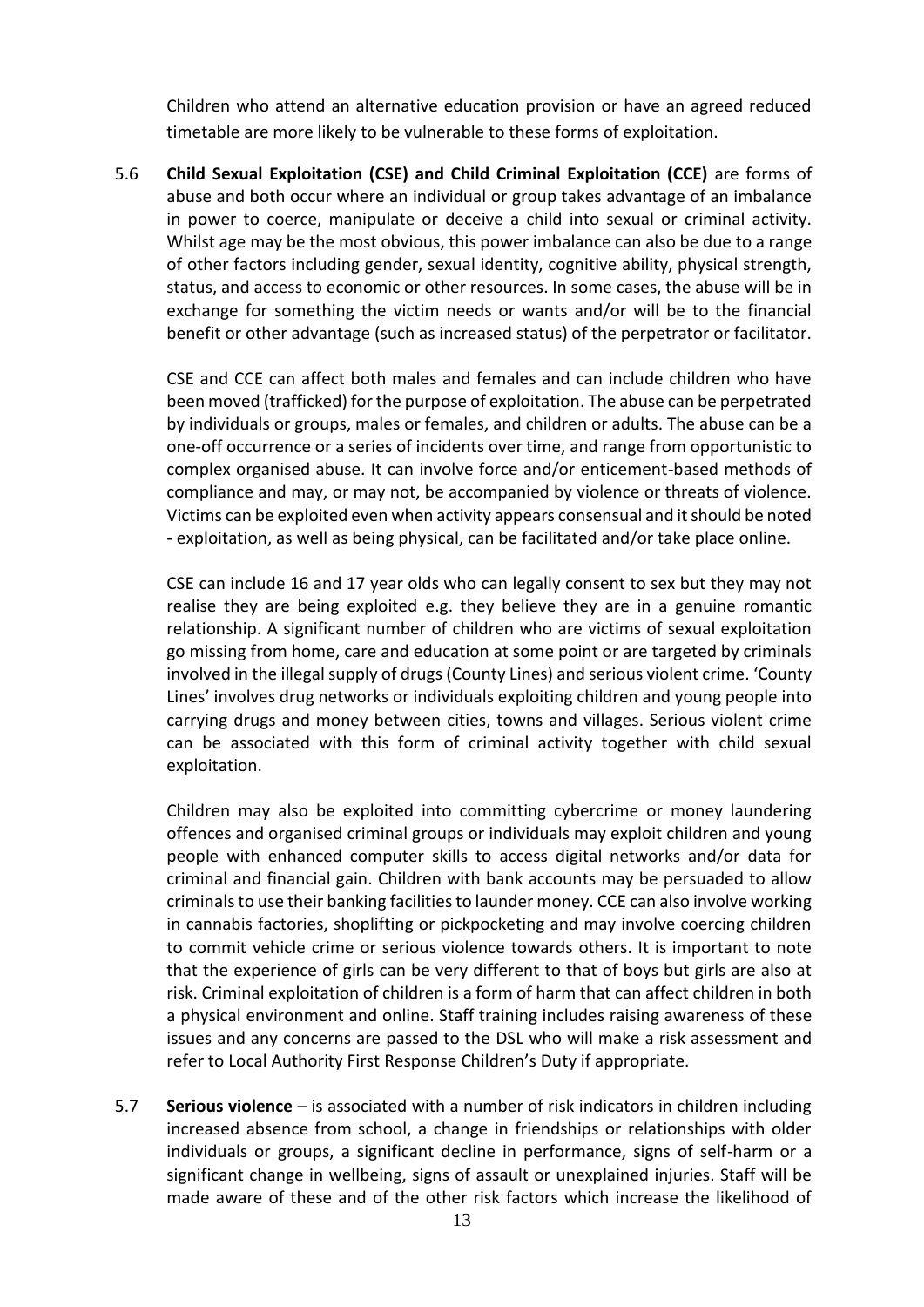involvement in serious violence, including, being male, having been frequently absent or permanently excluded from school, having experienced child maltreatment and having been involved in offending such as theft or robbery. Staff training will raise awareness to these risks and any concerns will be passed to the DSL to co-ordinate a safeguarding response.

- 5.8 **So-called 'honour-based' abuse** encompasses crimes which have been committed to protect or defend the so-called "honour" of the family and/or the community, including Female Genital Mutilation (FGM) (see appendix 6), forced marriage, and practices such as breast ironing. All forms of so called Honour Based Abuse are abuse (regardless of the motivation) and concerns will be passed to the DSL for onward referral as required.
- 5.9 **Modern slavery and human trafficking** can take on many forms, including sexual exploitation, forced labour, slavery, servitude, forced criminality and the removal of organs. Children may be trafficked into the UK from abroad or moved around the country. Staff need to be aware of indicators which include, but not limited to, neglect, isolation, poor living conditions, having few personal belongings and a lack of trust and reluctance to seek help. Staff will refer any concerns to the DSL without delay who will take action and also refer victims to the National Referral Mechanism (www.gov.uk).
- 5.10 **Private fostering arrangements** Where a child under 16 (or 18 with a disability) is living with someone who is not their family or a close relative for 28 days or more, staff inform the DSL so that a referral to Children's Social Care for a safety check, can be made. (A close relative includes step-parent, grandparents, uncle, aunt or sibling).
- 5.11 Complaints or concerns raised by parents or pupils will be taken seriously and followed up in accordance with the school's complaints process.

# 5.12 **Support for Staff**

As part of their duty to safeguard and promote the welfare of children and young people staff may hear information, either from the child/young person as part of a disclosure or from another adult, that will be upsetting. Where a member of staff is distressed as a result of dealing with a child protection concern, he/she should in the first instance speak to the DSL about the support they require. The DSL should seek to arrange the necessary support.

# **6 Working with parents/carers**

The school will:

 Ensure that parents/carers have an understanding of the responsibility placed on the school and staff for child protection by setting out its obligations in the school prospectus.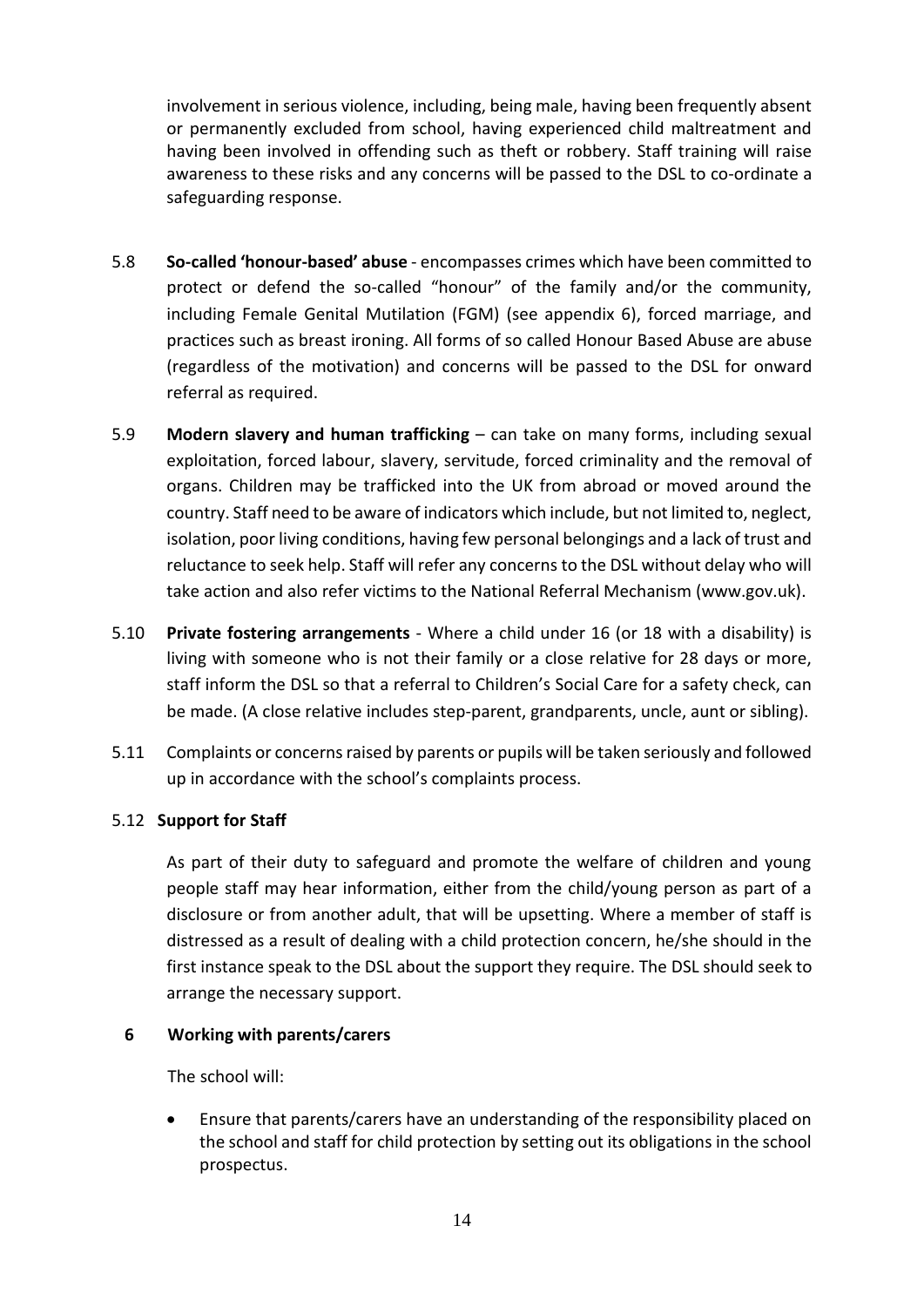Undertake appropriate discussion with parents/carers and seek necessary consent prior to involvement of Children & Family Services (Children's Social Care) or another agency, unless to do so would place the child at risk of harm or compromise an investigation.

# **7 Other Relevant Policies**

- 7.1 The Governing Body's statutory responsibility for safeguarding the welfare of children goes beyond simply child protection. The duty is to ensure that safeguarding permeates all activity and functions. This policy therefore complements and supports a range of other policies, for instance:
	- **•** Behaviour Policy
	- Staff Code of Conduct ("Guidance for Safer working practice")
	- Code of Conduct for Employees
	- Anti-Bullying (including Cyberbullying)
	- Positive Handling and DfE Guidances "Use of Reasonable Force" and "Screening, searching and confiscation"
	- SEND
	- Educational visits
	- Work experience
	- Supporting children with medical conditions including the administration of medicines
	- Health and Safety
	- Relationships Education, Relationships and Sex Education and Health Education
	- Site Security
	- Equal Opportunities
	- Intimate care
	- E-safety

The above list is not exhaustive but when undertaking development or planning of any kind the school will consider the implications for safeguarding and promoting the welfare of children.

# **8 Recruitment and Selection of Staff (also see the Safer Recruitment policy)**

- 8.1 The school's safer recruitment processes follow the statutory guidance: "*Keeping children safe in education, Part Three: Safer recruitment*."
- 8.2 The school will provide all the relevant information in references for a member of staff about whom there have been safeguarding concerns i.e. about child protection / inappropriate conduct. Cases in which the conclusion of an allegation has been unsubstantiated, unfounded, false or malicious will not be included in employer references. A history of repeated safeguarding concerns or allegations which have all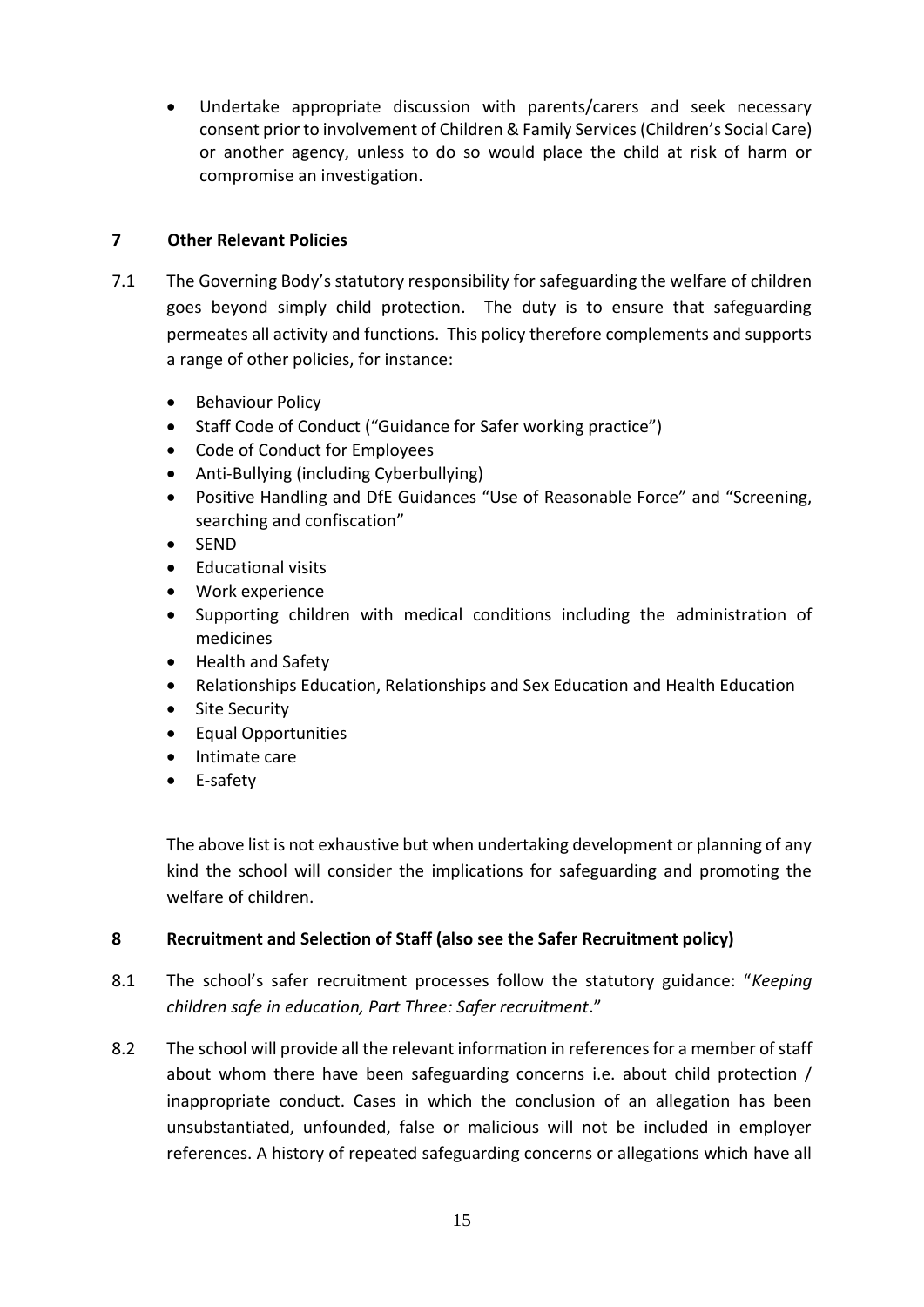been found to be unsubstantiated, malicious etc. will also not be included in a reference.

- 8.3 The school has an open safeguarding ethos regularly addressing safeguarding responsibilities during staff meetings and fostering an ongoing culture of vigilance. All new staff and volunteers receive a safeguarding induction and are briefed on the code of conduct for adults working with children. The Leicestershire County Council induction leaflet is given to all staff and is the basis for the safeguarding induction.
- 8.4 In line with statutory requirements, every recruitment process for school staff will have at least one member (teacher/manager or governor) who has undertaken safer recruitment training.
- 8.5 Staff and volunteers who provide early years or later years childcare and any managers of such childcare are covered by the disqualification regulations of the Childcare Act 2006 and are required to declare relevant information - see statutory guidance: Disqualification under the Childcare Act 2006 (last updated August 2018).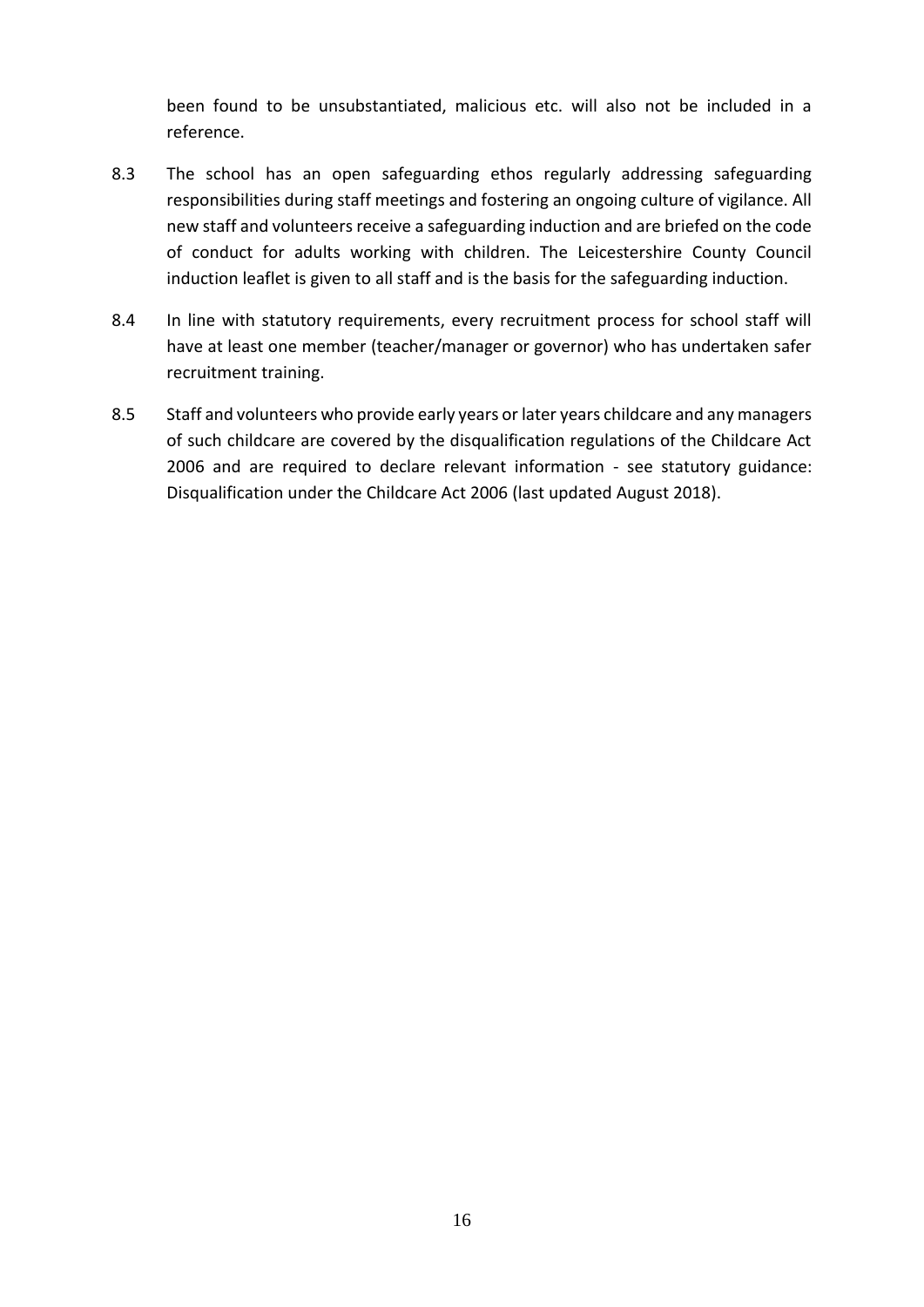# **PROCEDURE TO FOLLOW IN CASES OF POSSIBLE, ALLEGED OR SUSPECTED ABUSE, OR SERIOUS CAUSE FOR CONCERN ABOUT A CHILD**

#### **Contents**

|   | General                                                          |  |
|---|------------------------------------------------------------------|--|
| В | Individual Staff/Volunteers/Other Adults - main procedural steps |  |
|   | DSL- main procedural steps                                       |  |

#### **A. General**

- 1) The Leicestershire and Rutland Safeguarding Children Partnership Procedures contain the inter-agency processes, protocols and expectations for safeguarding children. (Available on the website www.lrsb.org.uk: The DSL is expected to be familiar with these, particularly the indicators of abuse and neglect and the referral processes.
- 2) It is important that all parties act swiftly and avoid delays.
- 3) Any person may seek advice and guidance from the First Response Children's Duty Professionals Consultation Line, particularly if there is doubt about how to proceed. Any adult, whatever their role, can take action in his/her own right to ensure that an allegation or concern is investigated and can report to the investigating agencies.
- 4) A record, dated (including the day and time) and signed, must be made as to what has been alleged, noticed and reported, and kept securely and confidentially.
- 5) In many cases of concern there will be an expectation that there have already been positive steps taken to work with parents and relevant parties to help alleviate the concerns and effect an improvement for the child. This is appropriate where it is thought a child may be in need in some way, and require assessment to see whether additional support and services are required. An example might be where it is suspected a child may be the subject of neglect. In most cases the parents' knowledge and consent to the referral are expected, unless there is reason for this not being in the child's interest. However, there will be circumstances when informing the parent/carer of a referral might put the child at risk and/or undermine Police enquiries, and in individual cases, advice from Children's Social Care will need to be taken.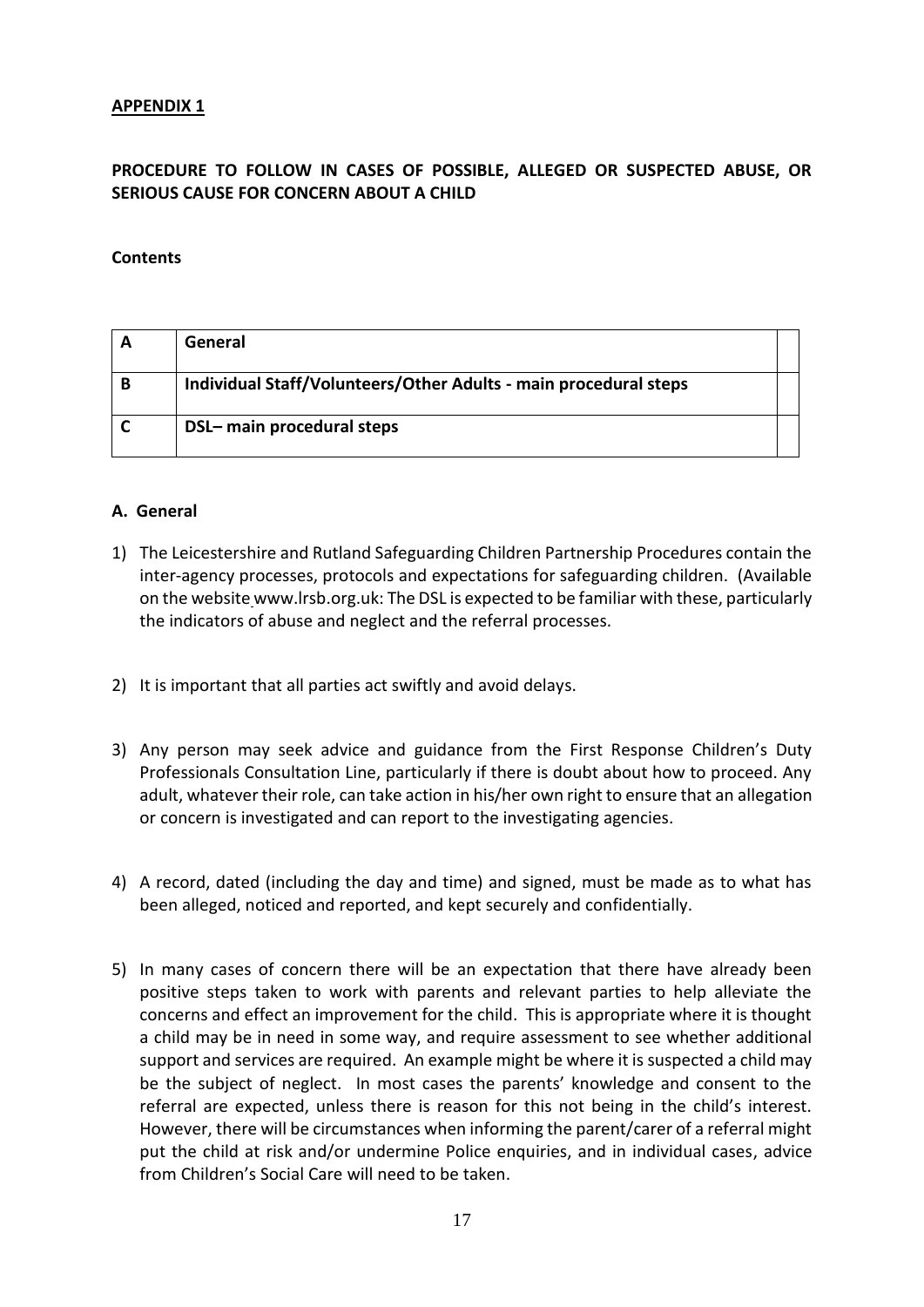# **B. Individual Staff/Volunteers/Other Adults – main procedural steps**

- 1) When a child makes a disclosure, or when concerns are received from other sources, do not investigate, ask leading questions, examine children, or promise confidentiality. Children making disclosures should be reassured and if possible at this stage should be informed what action will be taken next.
- 2) As soon as possible make a dated (including the day), timed and signed record of what has been disclosed or noticed, said or done and report to the DSL in the school.
- 3) If the concern involves the conduct of a member of staff or volunteer, a visitor, a governor, a trainee or another young person or child, the Head teacher must be informed.
- 4) If the safeguarding concern or allegation is about the Head teacher, the information should normally be passed to the Chair of Governors (or other senior manager in a MAT) or failing that to the Local Authority Allegations Manager (LADO).
- 1. If this has not already been done, inform the child (or other party who has raised the concern) what action you have taken.

## **C. DSL– main procedural steps**

- 1) Begin an individual case file for each child involved which will hold a record of communications and actions to be stored securely (see section on Records, Monitoring and Transfer). Include a chronology of case activity.
- 2) Where initial enquiries do not justify a referral to the investigating agencies, inform the initiating adult and monitor the situation. If in doubt, seek advice from the First Response professionals consultation line.
- 3) Share information confidentially with those who need to know.
- 4) Where there is a child protection concern requiring immediate, same day, intervention from Children's Social Care, the First Response Children's Duty should be contacted by phone (contact the local authority Children's Services where the child lives). Written confirmation should be made within 24 hours on the Multi-Agency Referral Form to Children's Social Care. All other referrals should be made using the online form (see link [http://lrsb.org.uk/childreport\)](http://lrsb.org.uk/childreport).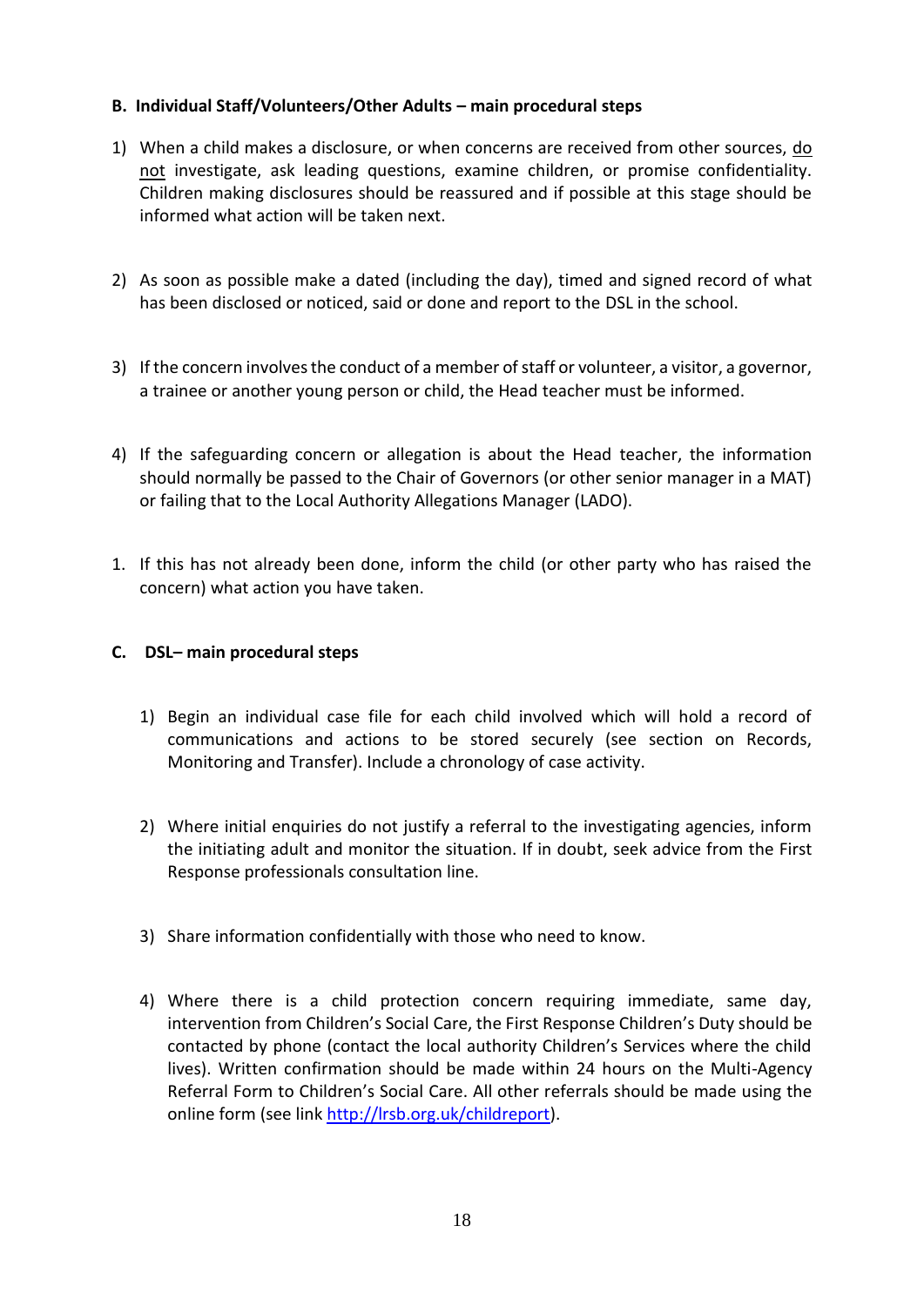- 5) If the concern is about children using harmful sexual behaviour, also refer to the separate guidance, "Guidance for schools working with children who display harmful sexual behaviour" (Leicestershire LA Guidance).
- 6) If it appears that urgent medical attention is required arrange for the child to be taken to hospital (normally this means calling an ambulance) accompanied by a member of staff who must inform medical staff that non-accidental injury is suspected. Parents must be informed that the child has been taken to hospital.
- 7) Exceptional circumstances: If it is feared that the child might be at immediate risk on leaving school, take advice from the First Response Professionals Consultation line (for instance about difficulties if the school day has ended, or on whether to contact the police). Remain with the child until the Social Worker takes responsibility. If in these circumstances a parent arrives to collect the child, the member of staff has no right to withhold the child, unless there are current legal restrictions in force (e.g. a restraining order). If there are clear signs of physical risk or threat, First Response Children's Duty should be updated and the Police should be contacted immediately.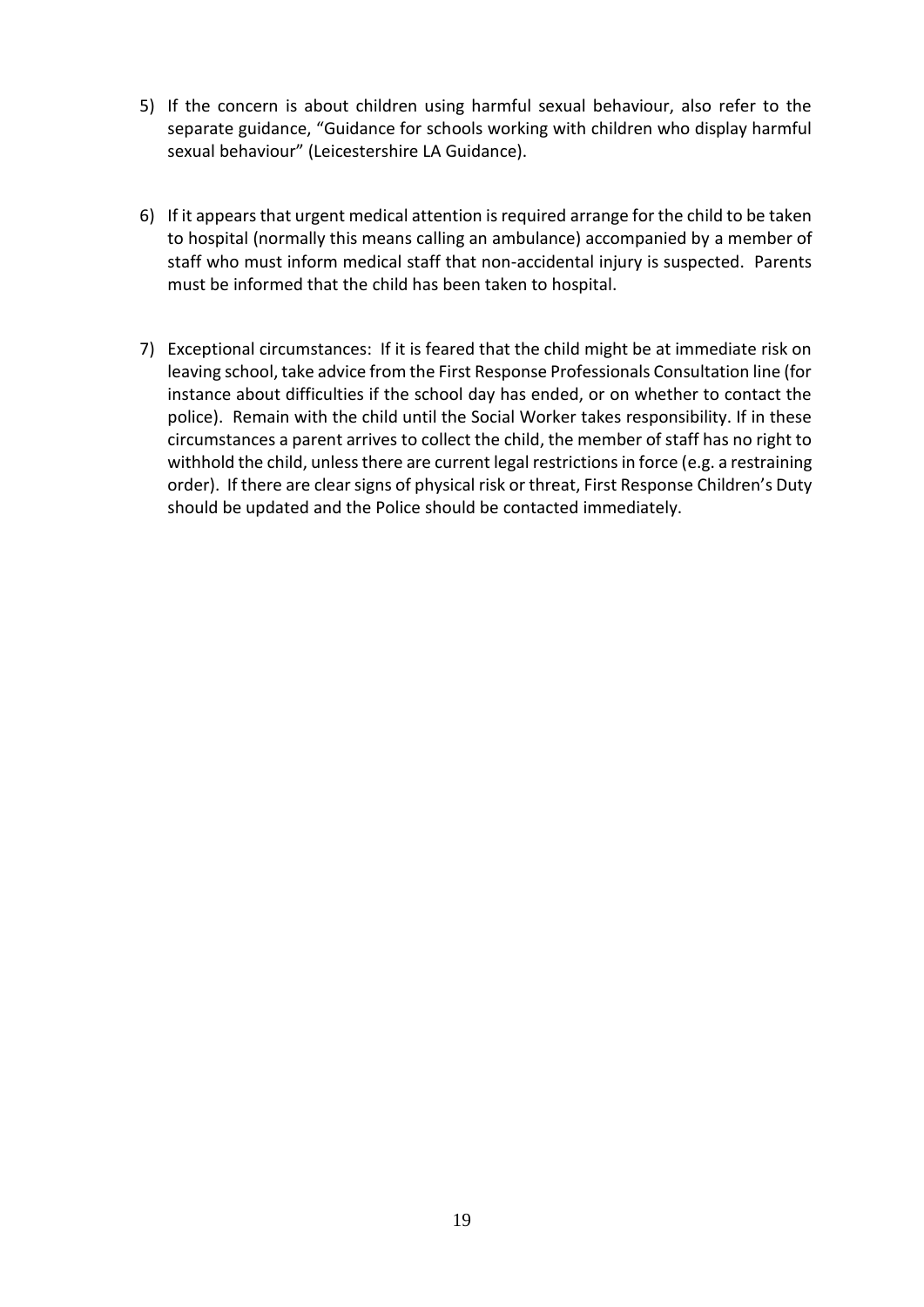## **PROCESS FOR DEALING WITH SAFEGUARDING CONCERNS OR ALLEGATIONS AGAINST STAFF (INCLUDING HEADTEACHERS), SUPPLY TEACHERS, VOLUNTEERS AND CONTRACTORS**

These procedures should be followed in all cases in which there is an allegation or safeguarding concern that a person working with children has:

- behaved in a way that has harmed a child, or may have harmed a child;
- possibly committed a criminal offence against or related to a child;
- behaved towards a child or children in a way that indicates he or she would pose a risk of harm to children; or
- behaved or may have behaved in a way that indicates they may not be suitable to work with children.

There is also a school "Low-level concerns policy" which should be followed if the concern does not meet the allegations threshold above or is not considered serious enough to make a referral to the LADO.

Relevant documents:

 DfE "Keeping children safe in education: Statutory guidance for schools and colleges" (part 4: Allegations made against/concerns raised in relation to teachers, including supply teachers, other staff, volunteers and contractors)

# **1) Individual Staff/Volunteers/Other Adults who receive the allegation**:

- 1. Write and sign a dated and timed note of what has been disclosed or noticed, said or done.
- 2. Report immediately to the Head teacher.
- 3. Pass on the written record.
- 4. If the allegation or safeguarding concern is about the conduct of the Head teacher, report immediately to the Chair of Governors. Pass on the written record. (If there is difficulty reporting to the Chair of Governors, contact the Allegations Manager (LADO), Safeguarding and Performance Unit as soon as possible.)

# **2) Head teacher (or Chair of Governors)**

- 1. If there is no written record, write and sign a dated and timed note of what has been disclosed or noticed, said or done.
- 2. Before taking further action notify and seek advice from the Allegations Manager (LADO), Safeguarding and Improvement Unit on the same day.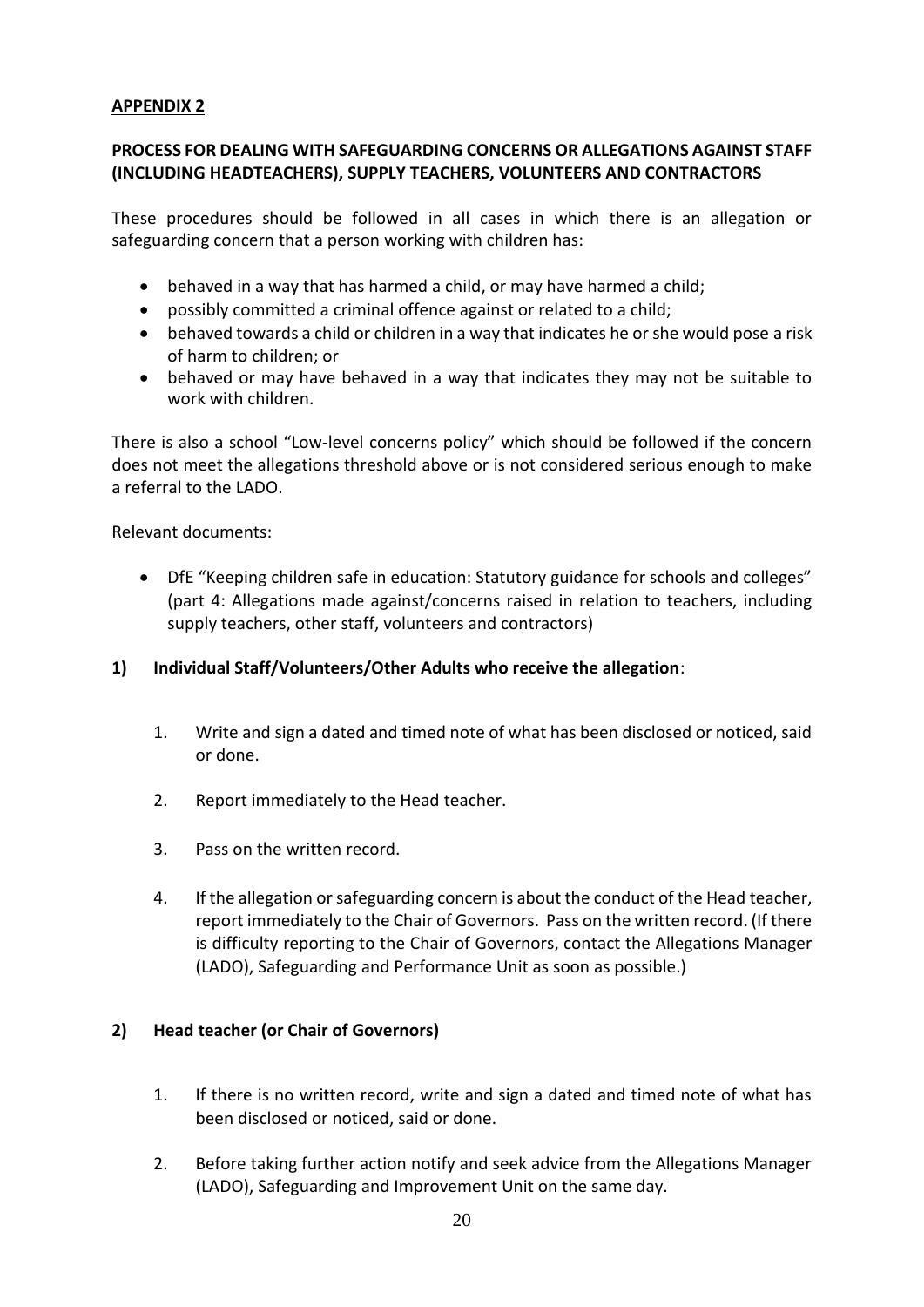- 3. You may be asked to clarify details or the circumstances of the allegation, but this must not amount to an investigation at this stage.
- 4. Report to First Response Children's Duty if the Allegations Manager (LADO) so advises or if circumstances require a referral concerning a child.
- 5. Ongoing involvement in cases:
	- Liaison with the Allegations Manager (LADO)
	- Co-operation with the investigating agency's enquiries as appropriate (including working closely with the employment agency in the case of supply teachers).
	- Consideration of employment issues and possible disciplinary action where the investigating agencies take no further action.
	- Possible referral to the DBS or The Teaching Regulation Agency, depending on the outcome.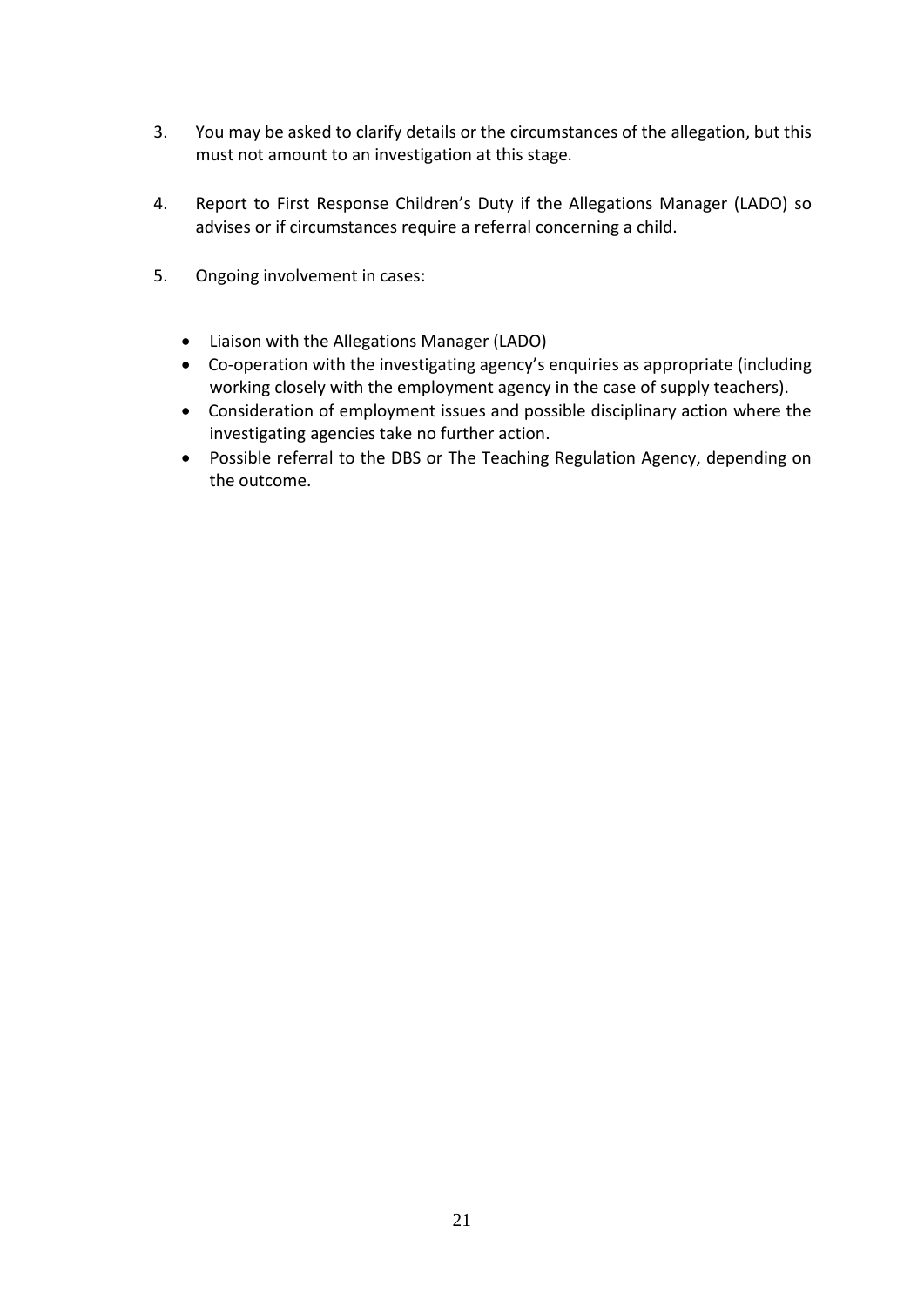#### **Low-level Concerns Policy**

#### **1.0 Purpose**

- 1.1 This policy sets out a framework whereby staff are expected to report concerns, no matter how small, about their own behaviour or that of another member of staff, volunteer, supply teacher, contractor or other person working in school. Its purpose is to help create and embed a culture of openness, trust and transparency in which the clear values and expected behaviour set out in the "Guidance for safer working practice for those working with children and young people in education settings" (May 2019) (sometimes called the safeguarding code of conduct) are lived, monitored, and reinforced.
- 1.2 The policy should be read in conjunction with the current statutory guidance "Keeping Children Safe in Education" Part 4, Section 2.

#### **2.0 Who does the policy apply to?**

2.1 This policy applies to all staff and other individuals who work or volunteer in school.

#### **3.0 Definition of a low-level concern**

- 3.1 A low-level concern is any concern, no matter how small, even if no more than causing a sense of unease or a 'nagging doubt', that a person working in or on behalf of the school may have acted in a way that:
	- is inconsistent with the "Guidance for safer working practice" (May 2019), including inappropriate conduct outside of work, and
	- does not meet the allegations threshold or is otherwise not considered serious enough to make a referral to the LADO

#### **4.0 Reporting low-level concerns**

- 4.1 Where a low-level concern has been identified this will be reported as soon as possible to the Head teacher. However, it is never too late to share a low-level concern if this has not already happened.
- 4.2 Where the Head teacher (DSL) is not available, the information will be reported to the DDSL (i.e. the most senior member of SLT acting in this role).
- 4.3 Low-level concerns about the DSL will be reported to the Head teacher and those about the Head teacher will be reported to the Chair of Governors
- 4.4 Where the low-level concern has been reported to the Designated Safeguarding Lead, they will inform the Head teacher of the details as soon as possible.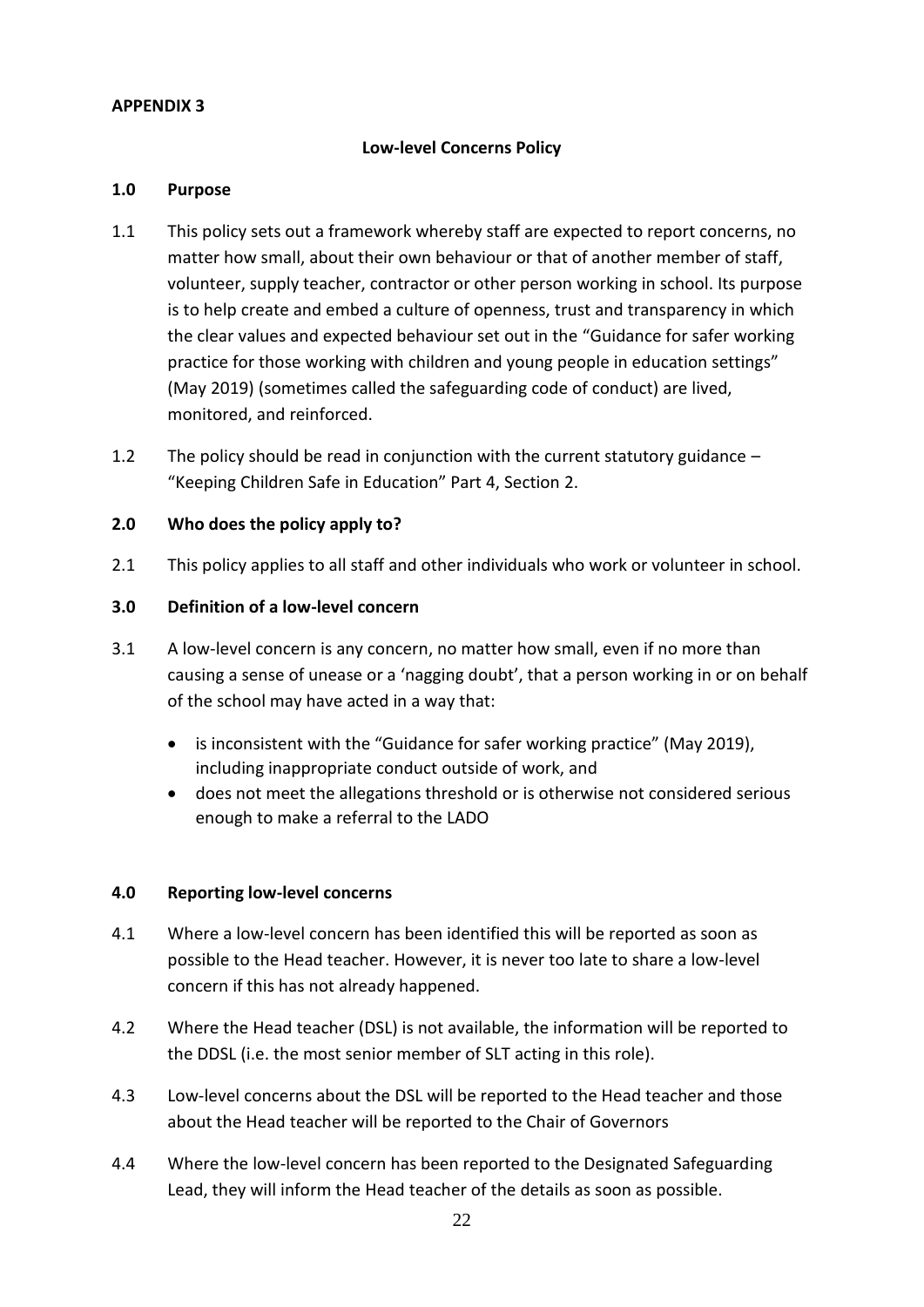#### **5.0 Recording concerns**

- 5.1 A summary of the low-level concern should be written down, signed, timed, dated and shared by the person bringing the information forward.
- 5.2 Where concerns are reported verbally to the Head teacher a record of the conversation will be made by the Head teacher which will be signed, timed, and dated.

# **6.0 Responding to low-level concerns**

- 6.1 Where a low-level concern has been raised this will be taken seriously and dealt with promptly. The Head teacher will:
	- Speak to the person reporting the concern to gather all the relevant information
	- Speak to the individual about the concern raised to ascertain their response, unless advised not to do so by the LADO or Police (HR advice may also need to be taken).
	- Where necessary further investigation will be carried out to gather all relevant information. This may involve speaking to any potential witnesses.
	- The information reported and gathered will then be reviewed to determine whether the behaviour,

i) is consistent with the "Guidance for safer working practice for those working with children and young people in education settings" (May 2019): no further action will be required,

ii) constitutes a low-level concern: no further action is required, or additional training/guidance/support may be required to rectify the behaviour via normal day to day management processes. The employee should understand that failure to improve or a repeat of the behaviour may lead to further action being taken, e.g. either via the Performance Management Policy or Disciplinary Policy.

iii) is serious enough to consult with or refer to the LADO: a referral should be made to the LADO and advice taken from HR. In this case the school's Managing Allegations procedure within the Safeguarding Policy and Disciplinary Policy will be followed.

iv) when considered with any other low-level concerns that have previously been raised about the same individual, should be reclassified as an allegation and referred to the LADO or Police: a referral should be made to the LADO and advice taken from HR. In this case the school's Managing Allegations procedure within the Safeguarding Policy and Disciplinary Policy will be followed.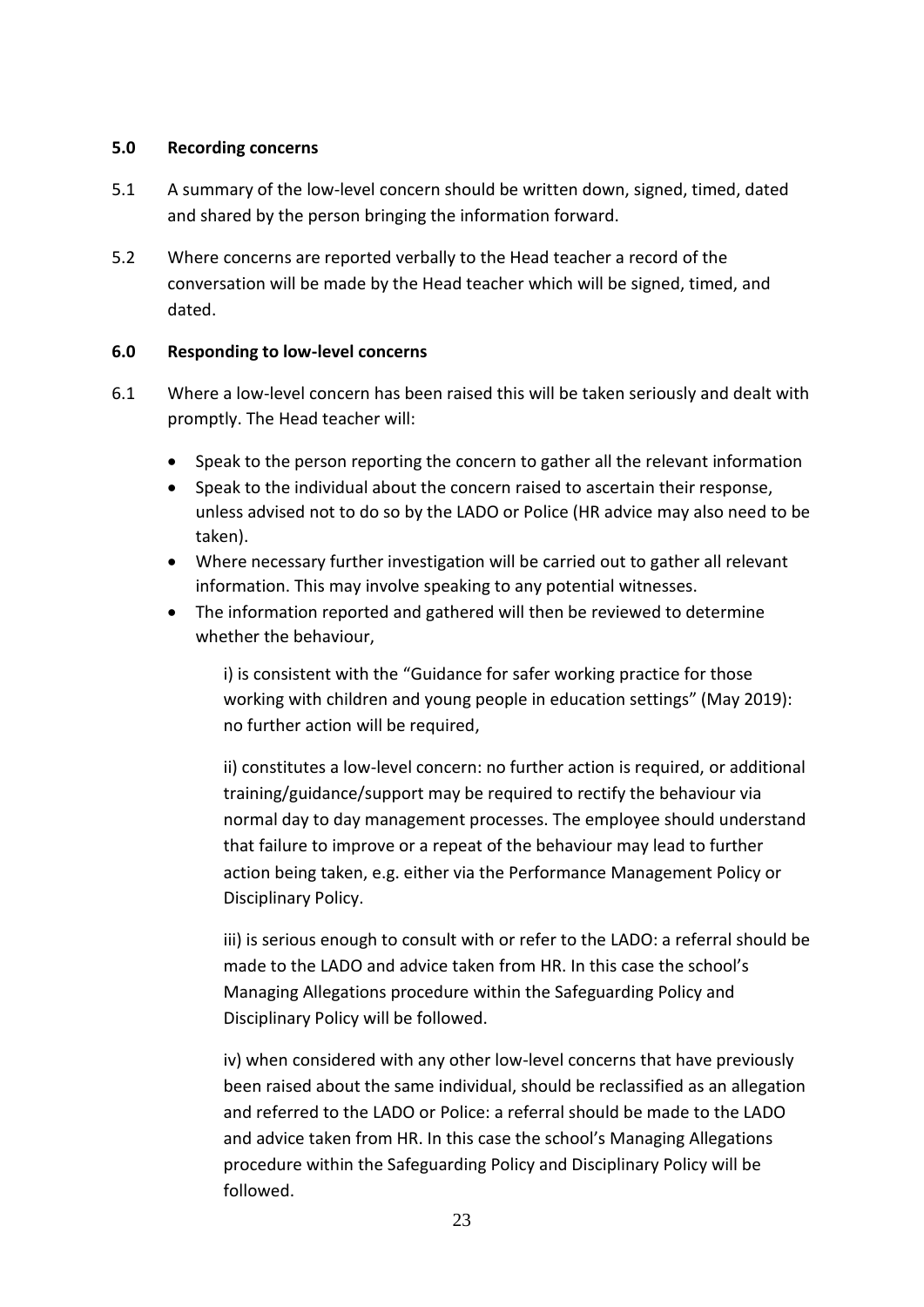Records will be made of, i) all internal conversations including any relevant witnesses, ii) all external conversations e.g. with the LADO iii) the decision and the rationale for it, iv) any action taken

# **7.0 Can the reporting person remain anonymous?**

7.1 The person bringing forward the concern will be named in the written record. Where they request to remain anonymous this will be respected as far as possible. However, there may be circumstances where this is not possible e.g. where a fair disciplinary investigation is needed or where a later criminal investigation is required.

# **8.0 Should staff report concerns about themselves (i.e. self-report)?**

8.1 It may be the case that a person finds themselves in a situation which could be misinterpreted, or might appear compromising to others; or they may have behaved in a manner which on reflection they consider falls below the standard set out in the "Guidance for safer working practice". In these circumstances they should selfreport. This will enable a potentially difficult situation to be addressed at an early opportunity if necessary.

# **9.0 Where behaviour is consistent with the "Guidance for safer working practice" (May 2019)**

9.1 Feedback will be given to both parties to explain why the behaviour was consistent with the "Guidance for safer working practice".

# **10.0 Should the low-level concerns file be reviewed?**

10.1 The records will be reviewed periodically, and whenever a new low-level concern is added, so that potential patterns of concerning, problematic or inappropriate behaviour can be identified and referred to the LADO if required. A record of these reviews will be retained.

# **11.0 References**

11.1 Low-level concerns will not be included in references unless a low-level concern, or group of concerns, has met the threshold for referral to the LADO and found to be substantiated.

# **12.0 What is the role of the Governing Body?**

12.1 The Head teacher will regularly inform the Governing Body about the implementation of the low-level concerns policy including any evidence of its effectiveness e.g. with relevant data. The Safeguarding Governor may also review an anonymised sample to ensure that these concerns have been handled appropriately.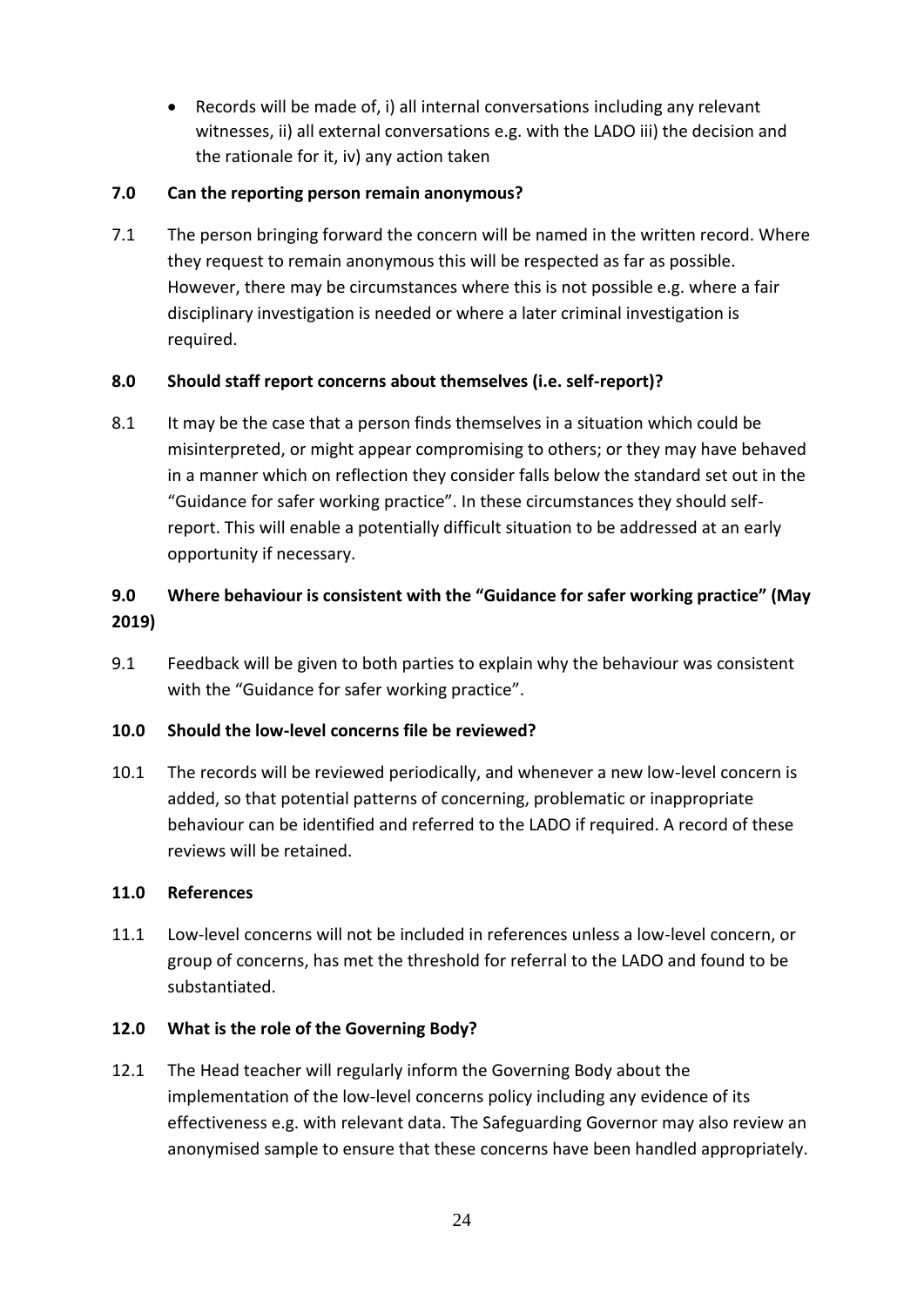#### **Early Years Foundation Stage (EYFS) Policy for the use of Cameras and Mobile Phones**

To ensure the safety and welfare of the children in our care this policy outlines the protocol for the use of personal mobile phones and cameras in the school.

- All staff must ensure that their mobile phones, personal cameras and recording devices are stored securely during working hours on school premises or when on outings. (This includes visitors, volunteers and students).
- Mobile phones must not be used in any teaching area in school or within toilet or changing areas.
- Only school equipment should be used to record classroom activities. Photos should be put on the school system as soon as possible and not sent to or kept on personal devices. Exceptionally, with the Head teacher's express consent, photographs may be taken on personal devices at external events or on trips; these must be put on the school server or school social media as soon as possible and deleted from the device immediately. This is usually only staff who are authorised to post to the school's social media accounts.
- During school outings nominated staff will have access to a school mobile (if held) or their personal mobile which can be used for emergency or contact purposes. These numbers will not be disclosed to parents.
- All telephone contact with parents or carers must be made on the school phone and a note kept.
- Parents or carers are permitted to take photographs of their own children during a school production or event. The school protocol requires that photos of other people's children are not published on social networking sites such as Facebook. This is covered in the Parent/Carer Code of Conduct policy published on the school website.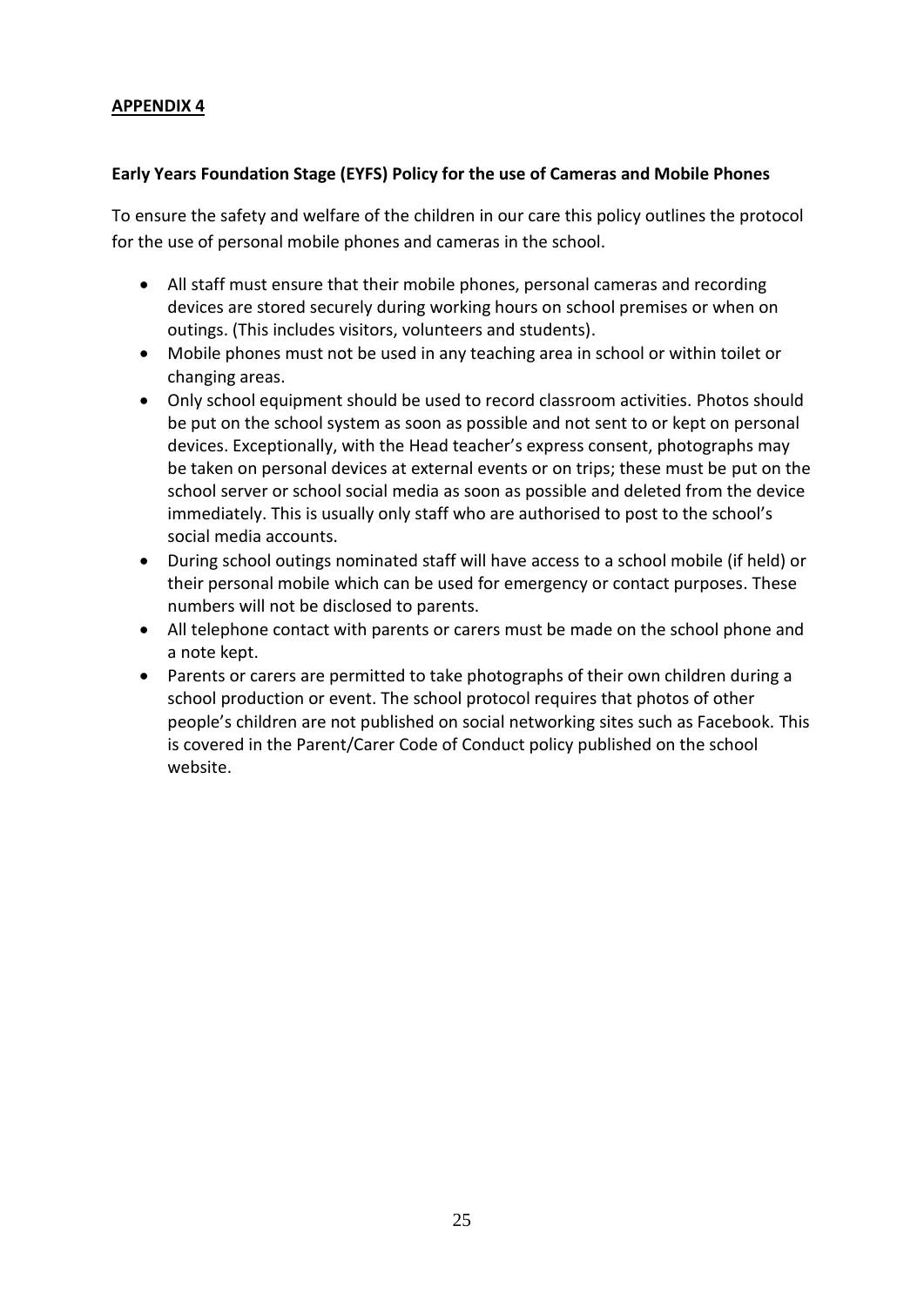#### **Safeguarding pupils who are vulnerable to extremism and radicalisation**

Our school recognises the duties placed on us by the Counter Terrorism Bill (July 2015) to prevent our pupils being drawn into terrorism.

These include:

- Assessing the risk of pupils being drawn into terrorism (see Appendix 5)
- Working in partnership with relevant agencies (including making referrals) under the Safeguarding Children Partnership procedures
- Appropriate staff training
- Appropriate online filtering

Our school is committed to actively promoting the fundamental British values of democracy, the rule of law, individual liberty and mutual respect and tolerance of those with different faiths and beliefs. The pupils are encouraged to develop and demonstrate skills and attitudes that will allow them to participate fully in and contribute positively to life in modern Britain.

There is a current threat from terrorism in the UK and this can include the exploitation of vulnerable young people, aiming to involve them in terrorism or to be active in supporting terrorism.

Our school seeks to protect children and young people against the messages of all violent extremism including but not restricted to those linked to Islamist Ideology, Far Right / Neo Nazi / White Supremacist ideology etc. Concerns should be referred to the DSL who has local contact details for the Prevent Engagement Team (Police) and Channel referrals. They will also consider whether circumstances require Police to be contacted urgently.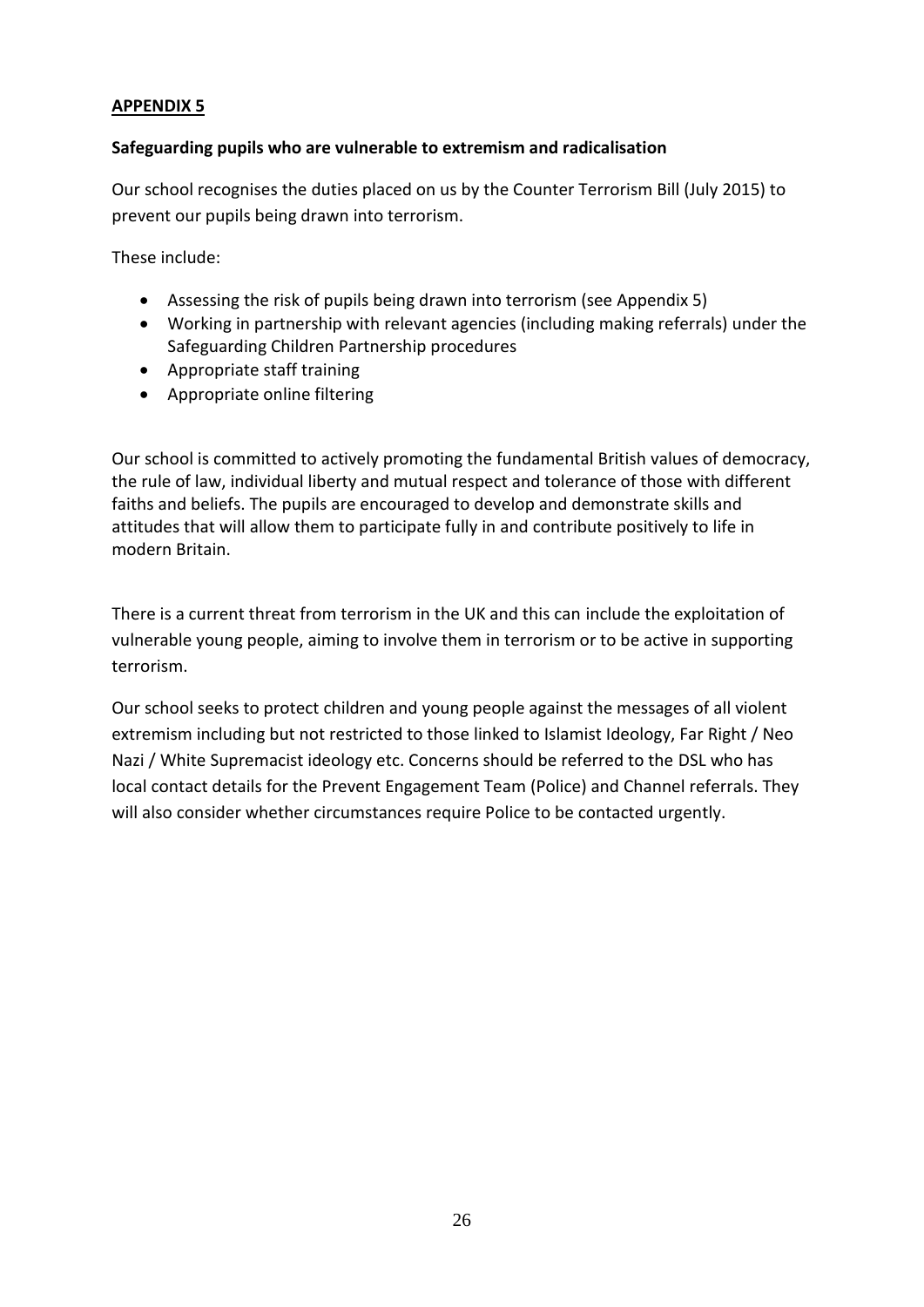# **Thistly Meadow Primary School**

# **Radicalisation and Extremism Risk Assessment**

|                                                                                                                                                                                                                                                                    | Yes/No | Evidence                                                                                                                                           |  |
|--------------------------------------------------------------------------------------------------------------------------------------------------------------------------------------------------------------------------------------------------------------------|--------|----------------------------------------------------------------------------------------------------------------------------------------------------|--|
| Does the school have a policy?                                                                                                                                                                                                                                     | Yes    | Preventing Extremism and<br>Radicalisation policy published on the<br>school website                                                               |  |
| Does the school work with outside<br>agencies on radicalisation and<br>extremism e.g. Channel?                                                                                                                                                                     | Yes    | Staff undertake Channel training,<br>National Counter Terrorism unit.<br>Liaison with agencies as required.                                        |  |
| Have staff received appropriate<br>training?                                                                                                                                                                                                                       | Yes    | New staff induction and online<br>training. Annual refresher and KCSIE<br>and safeguarding policy updates at<br>inset days and others as required. |  |
| Has the school got a trained Prevent<br>lead?                                                                                                                                                                                                                      | Yes    | Head teacher and DSL                                                                                                                               |  |
| Do staff know who to discuss concerns<br>with? (DSL)                                                                                                                                                                                                               | Yes    | Notice in the staff room of all DSLs and<br>DDSLs, Prevent Lead                                                                                    |  |
| Is suitable filtering of the internet in<br>place?                                                                                                                                                                                                                 | Yes    | Schools Broadband - included                                                                                                                       |  |
| Do children know who to talk to about<br>their concerns?                                                                                                                                                                                                           | Yes    | PSHE curriculum and access to Pastoral<br>Care                                                                                                     |  |
| Are there opportunities for children to<br>learn about radicalisation and<br>extremism?                                                                                                                                                                            | Yes    | PSHE curriculum, e-Safety policy                                                                                                                   |  |
| Have any cases been reported?                                                                                                                                                                                                                                      | Yes    | No                                                                                                                                                 |  |
| Are individual pupils risk assessed?                                                                                                                                                                                                                               | Yes    | If required                                                                                                                                        |  |
| What factors make the school<br>community potentially vulnerable to<br>being radicalised?<br>(e.g. EDL local base, extreme<br>religious views promoted locally,<br>tensions between local communities,<br>promotion of radical websites by<br>some pupils/parents) |        |                                                                                                                                                    |  |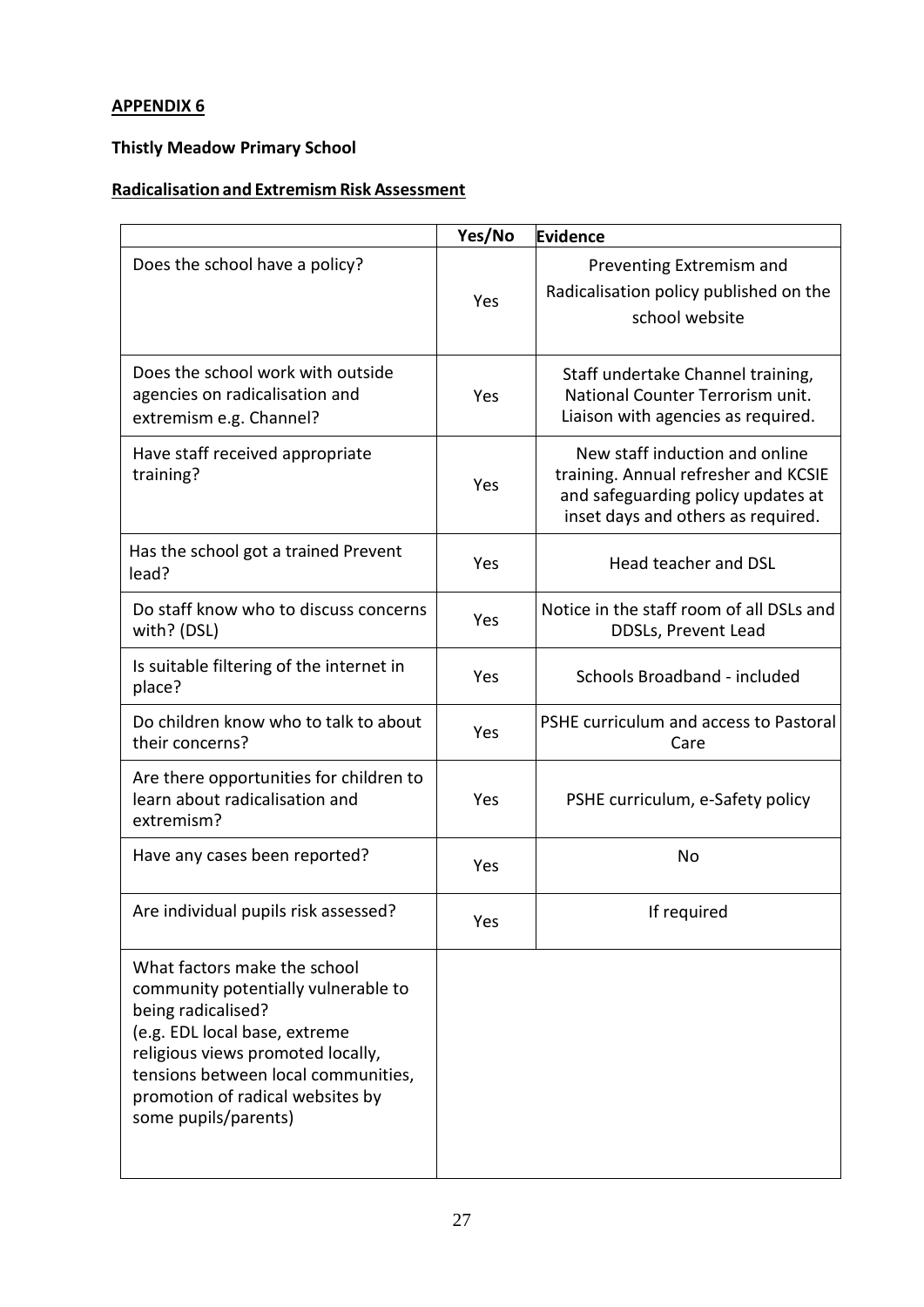Comment on the school's community, locality and relevant history

Mixed population, predominantly White British, small ethnic percentage. Low deprivation. Predominantly Christian places of worship in the immediate vicinity. Awareness of some parents' far right support. Very small number of children withdrawn from RE. Parent receive letter and return signed consent.

| Risk<br>evaluation | Low $\checkmark$ | Way forward: Annual review |
|--------------------|------------------|----------------------------|
|                    | <b>Medium</b>    |                            |
|                    | High             |                            |

Date completed…………………………………….. Signed…………………………………………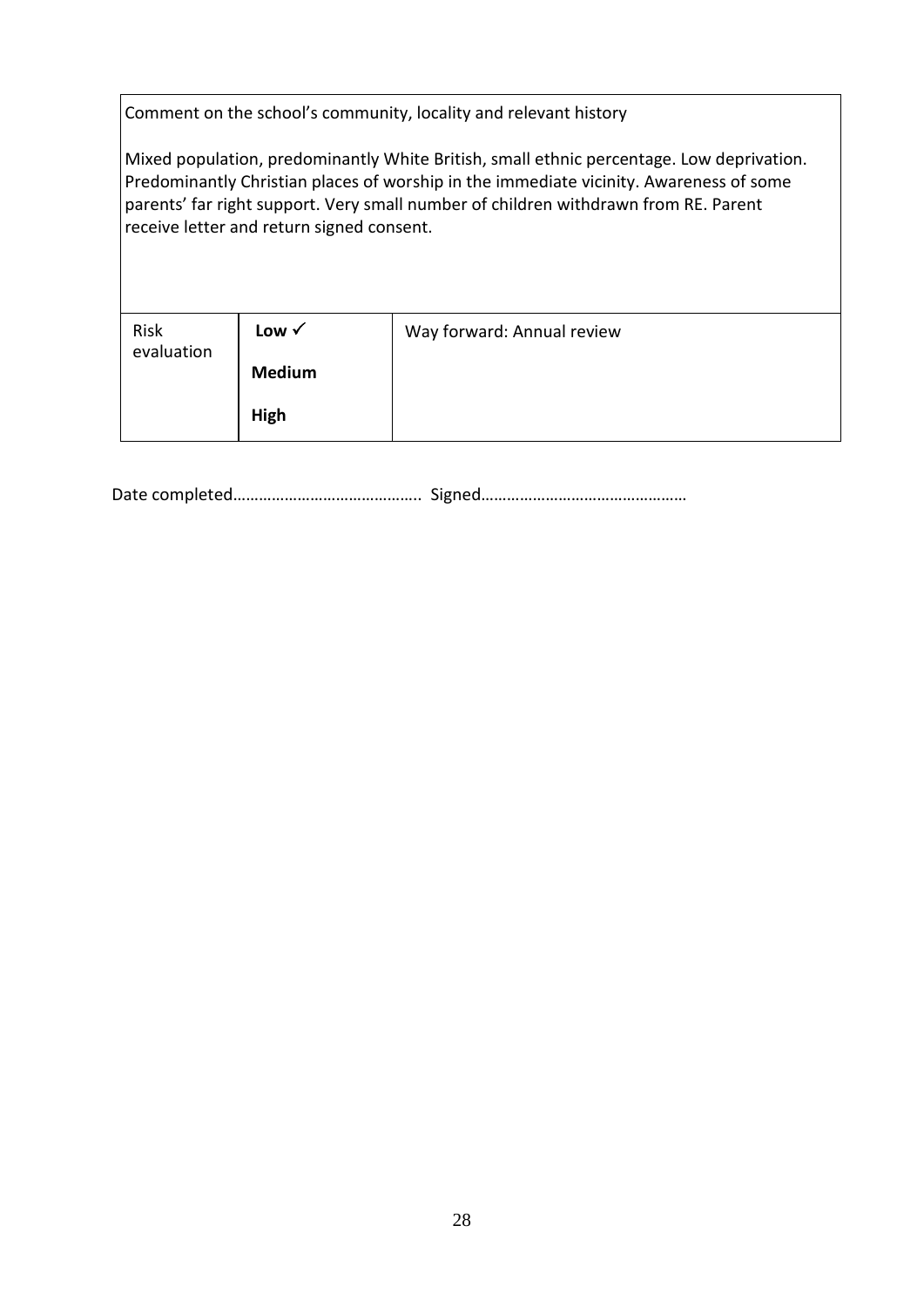#### **Female Genital Mutilation**

Section 5B of the Female Genital Mutilation Act 2003 and section 74 of the Serious Crime Act 2015 places a mandatory duty on teachers along with social workers and healthcare professionals to report to the police where they discover that FGM appears to have been carried out on a girl under 18 or where a girl discloses that she has undergone FGM. The school's response to FGM will take into account the government guidance, "Multi-agency statutory guidance on female genital mutilation" updated October 2018. Staff will also follow the established safeguarding procedure by reporting any such concerns to the DSL and a report must also be made to the Police.

There will be a considered safeguarding response towards any girl who is identified as being at risk of FGM (e.g. there is a known history of practising FGM in her family, community or country of origin) which may include sensitive conversations with the girl and her family, sharing information with professionals from other agencies and/or making a referral to Children's Social Care. If the risk of harm is imminent there are a number of emergency measures that can be taken including police protection, an FGM protection order and an Emergency Protection Order.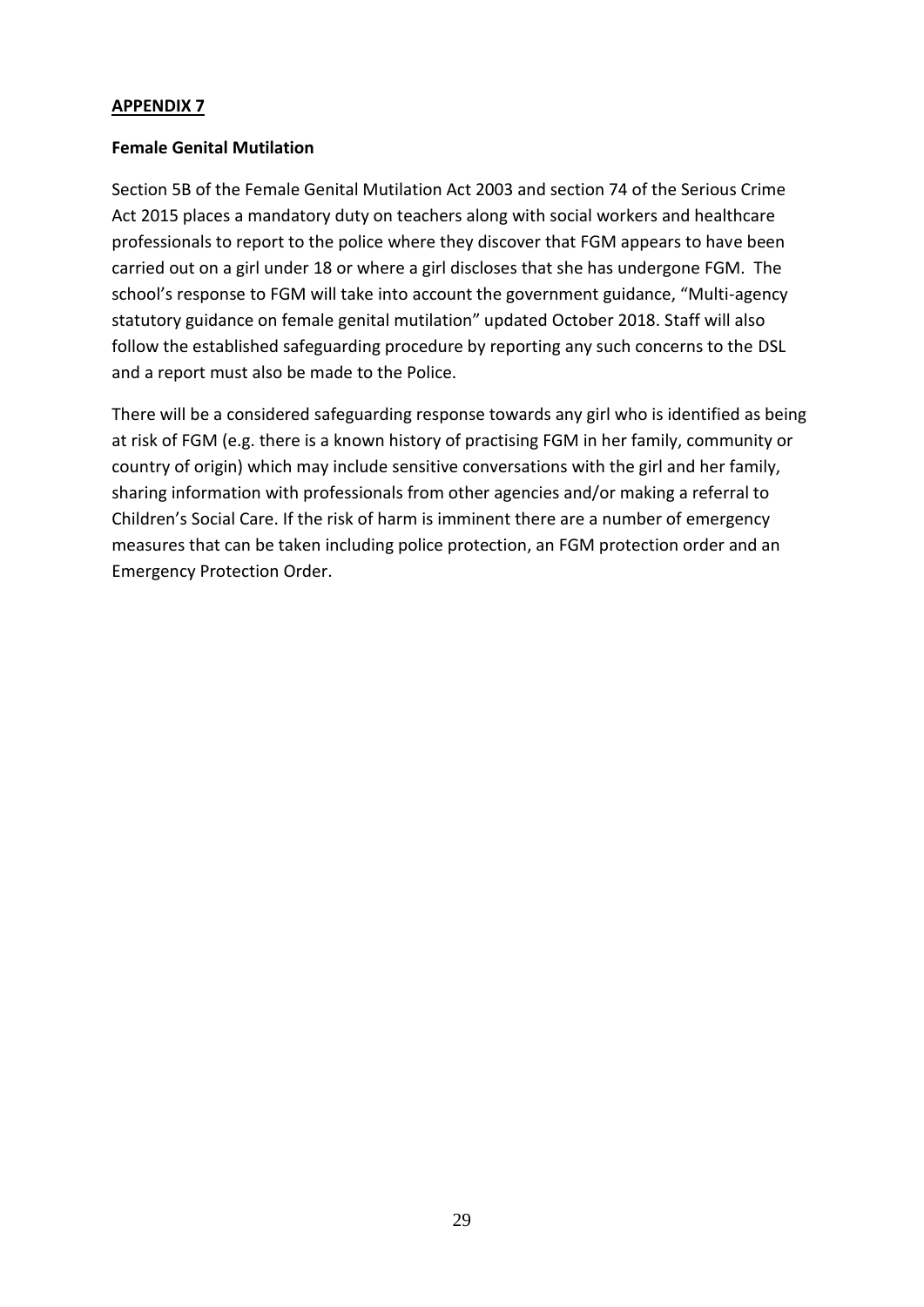#### **Indicators of abuse and neglect**

Abuse, neglect and safeguarding issues are rarely standalone events that can be covered by one definition or label. In most cases, multiple issues will overlap with one another.

**Physical abuse:** a form of abuse which may involve hitting, shaking, throwing, poisoning, burning or scalding, drowning, suffocating or otherwise causing physical harm to a child. Physical harm may also be caused when a parent or carer fabricates the symptoms of, or deliberately induces, illness in a child.

**Emotional abuse:** the persistent emotional maltreatment of a child such as to cause severe and adverse effects on the child's emotional development. It may involve conveying to a child that they are worthless or unloved, inadequate, or valued only insofar as they meet the needs of another person. It may include not giving the child opportunities to express their views, deliberately silencing them or 'making fun' of what they say or how they communicate. It may feature age or developmentally inappropriate expectations being imposed on children. These may include interactions that are beyond a child's developmental capability as well as overprotection and limitation of exploration and learning, or preventing the child from participating in normal social interaction. It may involve seeing or hearing the ill-treatment of another. It may involve serious bullying (including cyberbullying), causing children frequently to feel frightened or in danger, or the exploitation or corruption of children. Some level of emotional abuse is involved in all types of maltreatment of a child, although it may occur alone.

**Sexual abuse:** involves forcing or enticing a child or young person to take part in sexual activities, not necessarily involving a high level of violence, whether or not the child is aware of what is happening. The activities may involve physical contact, including assault by penetration (for example rape or oral sex) or non-penetrative acts such as masturbation, kissing, rubbing and touching outside of clothing. They may also include non-contact activities, such as involving children in looking at, or in the production of, sexual images, watching sexual activities, encouraging children to behave in sexually inappropriate ways, or grooming a child in preparation for abuse. Sexual abuse can take place online, and technology can be used to facilitate offline abuse. Sexual abuse is not solely perpetrated by adult males. Women can also commit acts of sexual abuse, as can other children. The sexual abuse of children by other children is a specific safeguarding issue in education.

**Neglect:** the persistent failure to meet a child's basic physical and/or psychological needs, likely to result in the serious impairment of the child's health or development. Neglect may occur during pregnancy, for example, as a result of maternal substance abuse. Once a child is born, neglect may involve a parent or carer failing to: provide adequate food, clothing and shelter (including exclusion from home or abandonment); protect a child from physical and emotional harm or danger; ensure adequate supervision (including the use of inadequate